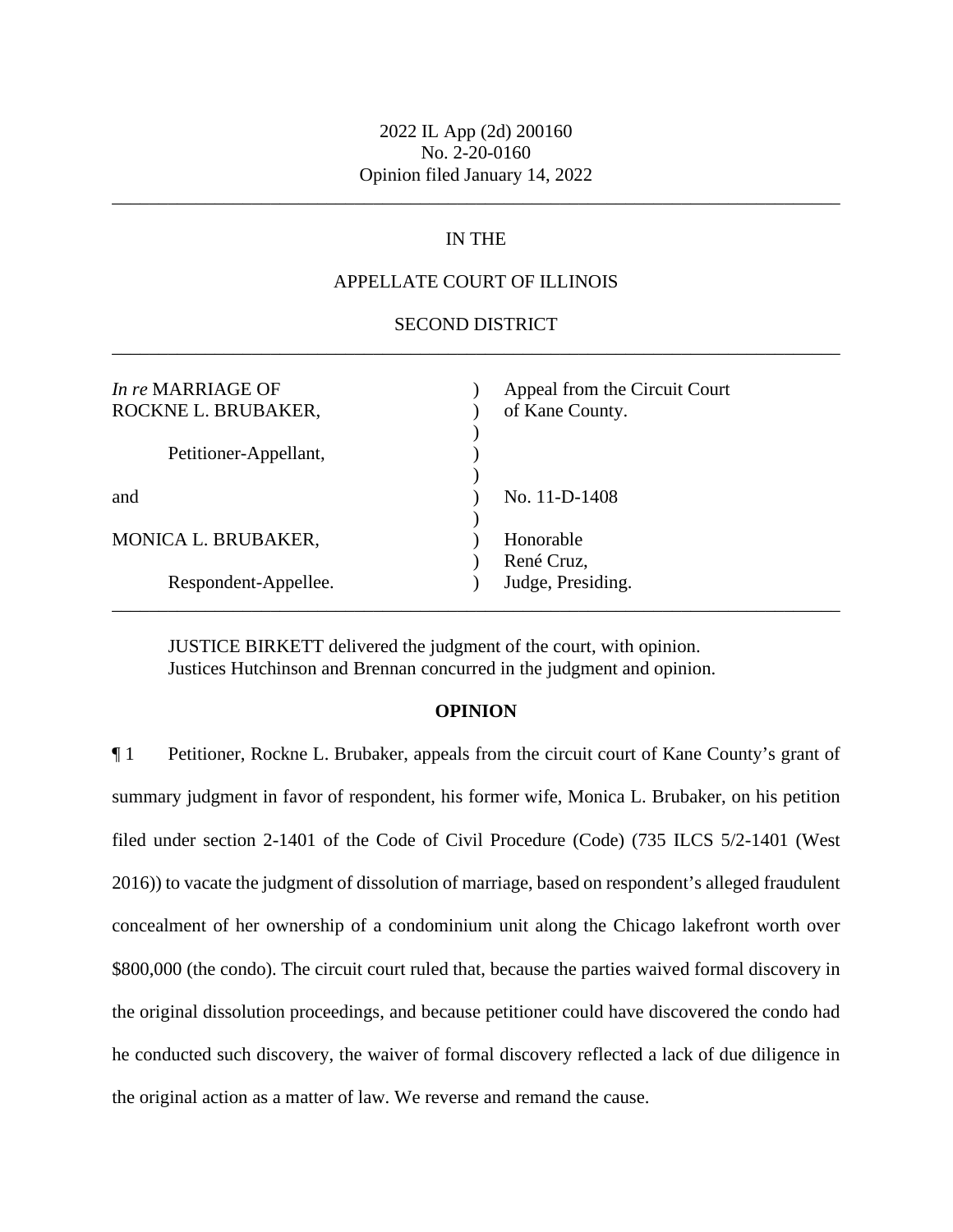### ¶ 2 I. BACKGROUND

¶ 3 Over the course of the parties' 30-year marriage, they raised four children, lived in Algonquin, and acquired a second home in Galena. They pursued separate careers: petitioner as an ear, nose, and throat physician; respondent as co-owner of a company called New Life Printing & Services (New Life). Irreconcilable differences eventually caused their marriage to break down, and, on October 4, 2011, petitioner filed a petition for dissolution of marriage. During the dissolution proceedings, the parties engaged in motion practice and exchanged written requests for discovery. On September 4, 2012, the court entered an agreed order providing

"[t]hat the parties will engage in informal discovery between themselves over the next 21 days, but if either party is not satisfied with informal financial disclosure[,] they shall make written demand for completion of outstanding discovery; in which case both parties will complete responses to formal discovery within 21 days of the written demand."

As part of the "informal discovery," the parties exchanged comprehensive financial statements. Respondent's statement, which was "an accurate statement as of 7/16/12, of his/her net worth," reported a gross annual income of \$40,000 from New Life, net monthly income of \$2250, and monthly living expenses in excess of \$11,500. Under the portion of the comprehensive financial statement that concerns real property, respondent listed the parties' marital residence under the "Residence" heading, their second home under the "Secondary or vacation residence" heading, and the address of her business under the "Investment or Business Real Estate" heading. Respondent identified no other real estate in her comprehensive financial statement. In the portion of the form providing for disclosure of business interests, respondent listed only New Life. She also left blank the portion of the financial statement providing for disclosure of "not previously listed" real or personal property valued in excess of \$500.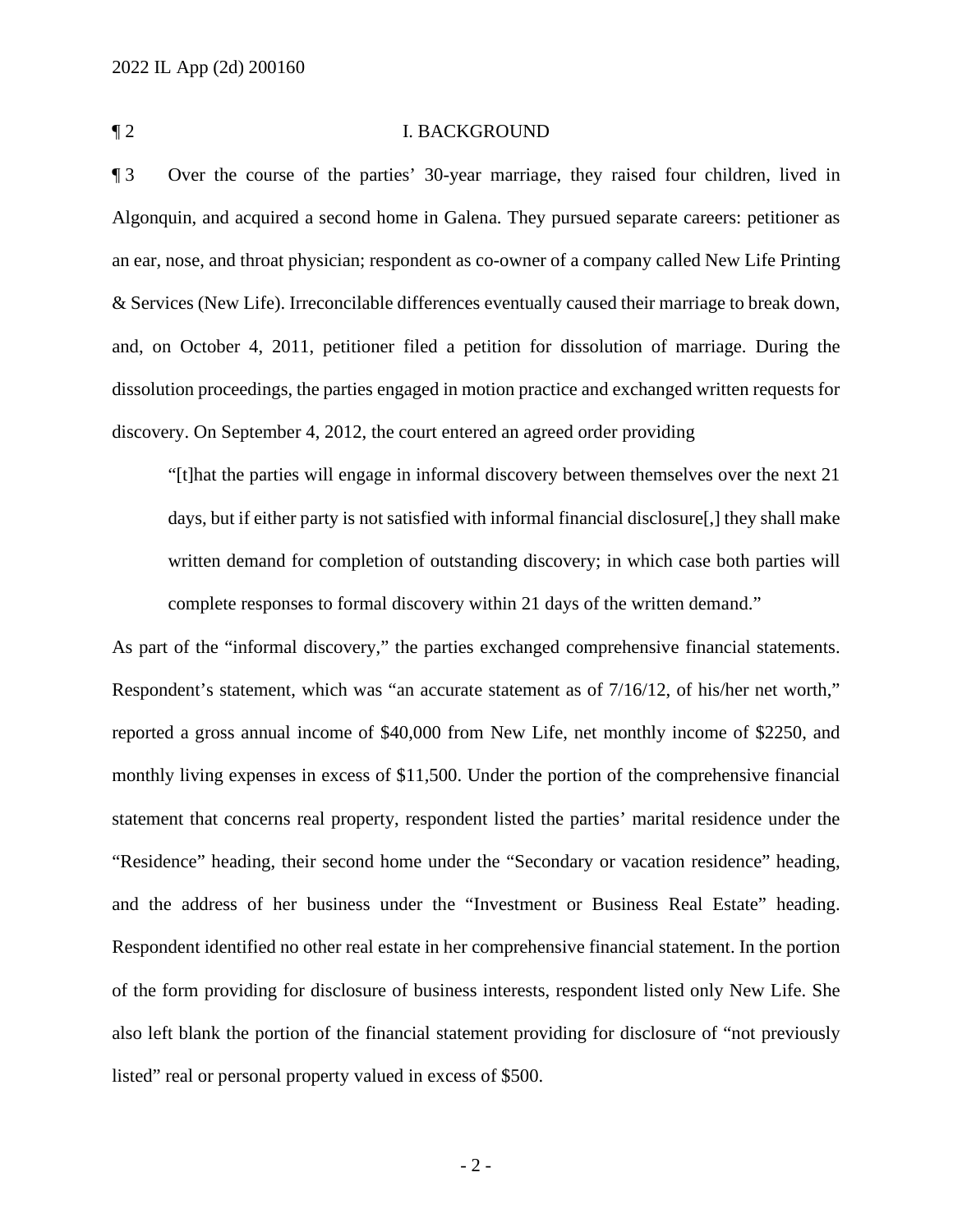¶ 4 Ultimately, the parties both waived formal discovery and entered into a signed marital settlement agreement (MSA) on August 14, 2013. The MSA provided that "[e]ach party is fully informed of the wealth, property, and income of the other, and has waived the right to a full and complete disclosure of their respective financial conditions." It also included several provisions concerning the accuracy and completeness of each party's respective disclosure of their assets. Specifically, the MSA provided that

"[b]oth parties acknowledge that any information provided is true, complete[,] and accurate, and that no information has been withheld, misrepresented[,] or omitted. Each party acknowledges that he and she have made full disclosure to the other of his and her own wealth, property, estate[,] and income."

¶ 5 On August 28, 2013, during the prove-up hearing, petitioner testified that he waived his right to conduct discovery and that he agreed to waive any interest in New Life and respondent agreed to waive any interest in his medical practice. Petitioner testified that all of his assets noted in the MSA were true and correct to the best of his knowledge and that he did not have an interest in any other asset or property that was not included in the MSA. In respondent's brief testimony during the prove-up hearing, she agreed with her counsel that, if she were asked the same questions that petitioner was asked regarding the MSA, her answers would "be the same or similar." Respondent, likewise, testified that she waived her right to conduct formal discovery. The circuit court entered a judgment of dissolution of marriage, which incorporated the MSA. The marital estate, as described in the MSA, had a total approximate value of \$2 million.

¶ 6 More than four years later, on September 29, 2017, petitioner filed a petition under section 2-1401 of the Code to vacate the judgment, based on respondent's alleged fraudulent concealment of the condo. In petitioner's pleadings, including his original section 2-1401 petition, an amended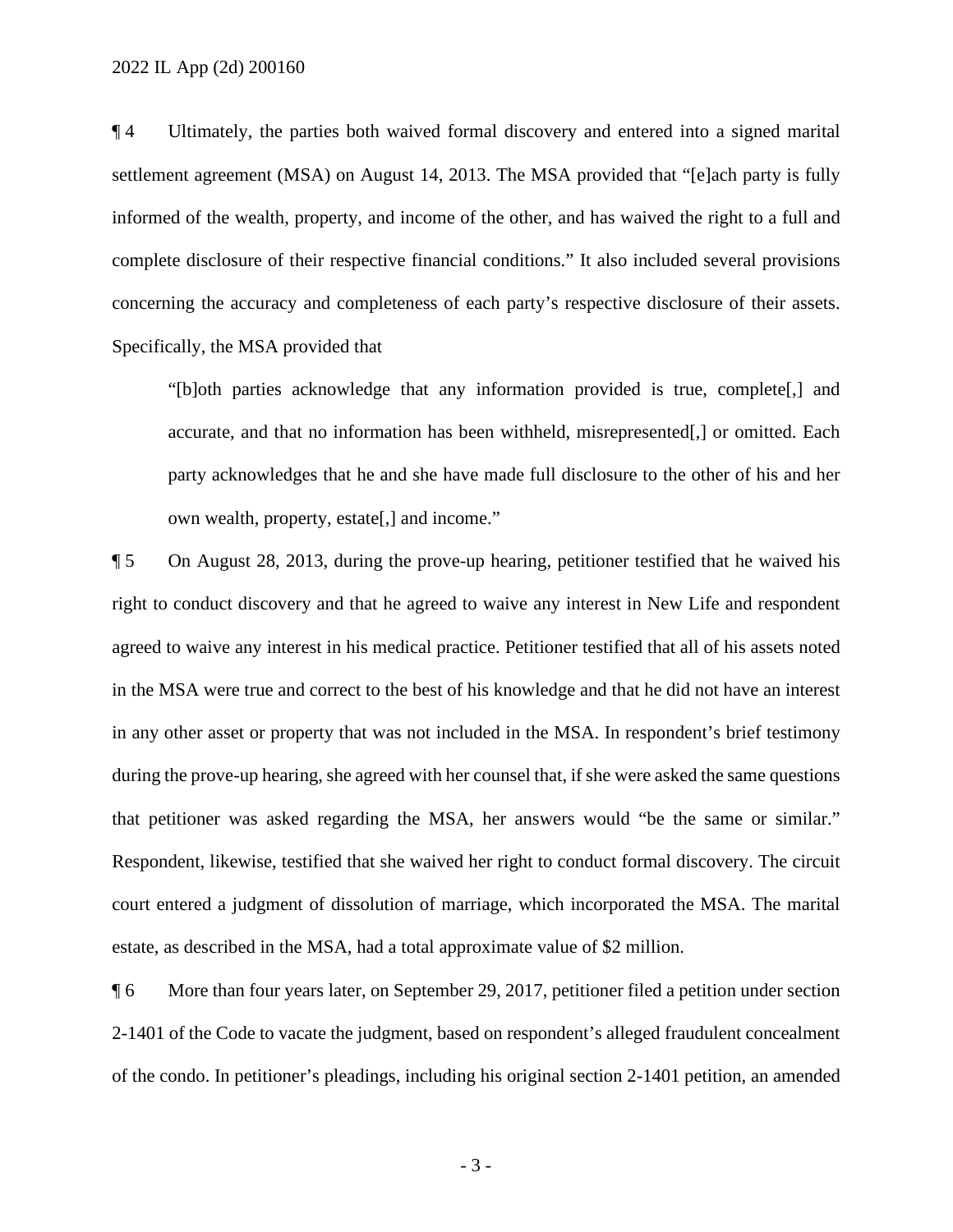petition, and a subsequent motion, petitioner alleged the following: "[I]n late winter or early spring of 2017," he received an unsolicited communication from Loren Nelson, co-owner with respondent of New Life. Nelson informed him that respondent failed to disclose that she acquired during the marriage, and continued to own, a condo in Chicago along the lakefront. Petitioner asked respondent whether this information was true, but she replied in a sarcastic manner and did not deny the allegation. Petitioner learned that respondent purchased the condo in 2009 in an allcash transaction through a single-member limited liability company—SRCM, LLC (the LLC) that she organized specifically for that purpose. Respondent concealed the existence of the LLC and the condo from petitioner during the dissolution proceedings and thereafter.

¶ 7 Petitioner asserted that, during settlement negotiations in the dissolution proceedings, he relied on respondent's comprehensive financial statement, which did not disclose either the LLC or the condo, notwithstanding respondent's duty to do so. Moreover, respondent made affirmative representations to petitioner that she had disclosed all of her assets, as well as that the MSA completely allocated all of her assets. These representations induced petitioner to cease formal discovery and agree to settle the case. Petitioner also asserted that he "proceeded with due diligence during the time that the case was pending to discover all assets owned by [respondent], but there was no readily available means of discovering this undisclosed asset."

¶ 8 Petitioner argued that, because respondent's ownership of the condo, if known, would have represented approximately one-third of the marital estate, the terms of the MSA were unconscionable because it did not provide for a division of this asset. He also asserted that the twoyear limitations period for bringing a section 2-1401 petition should be tolled until the date he learned of the condo—when he received the unsolicited communication from Nelson. See 735 ILCS 5/2-1401(c) (West 2018).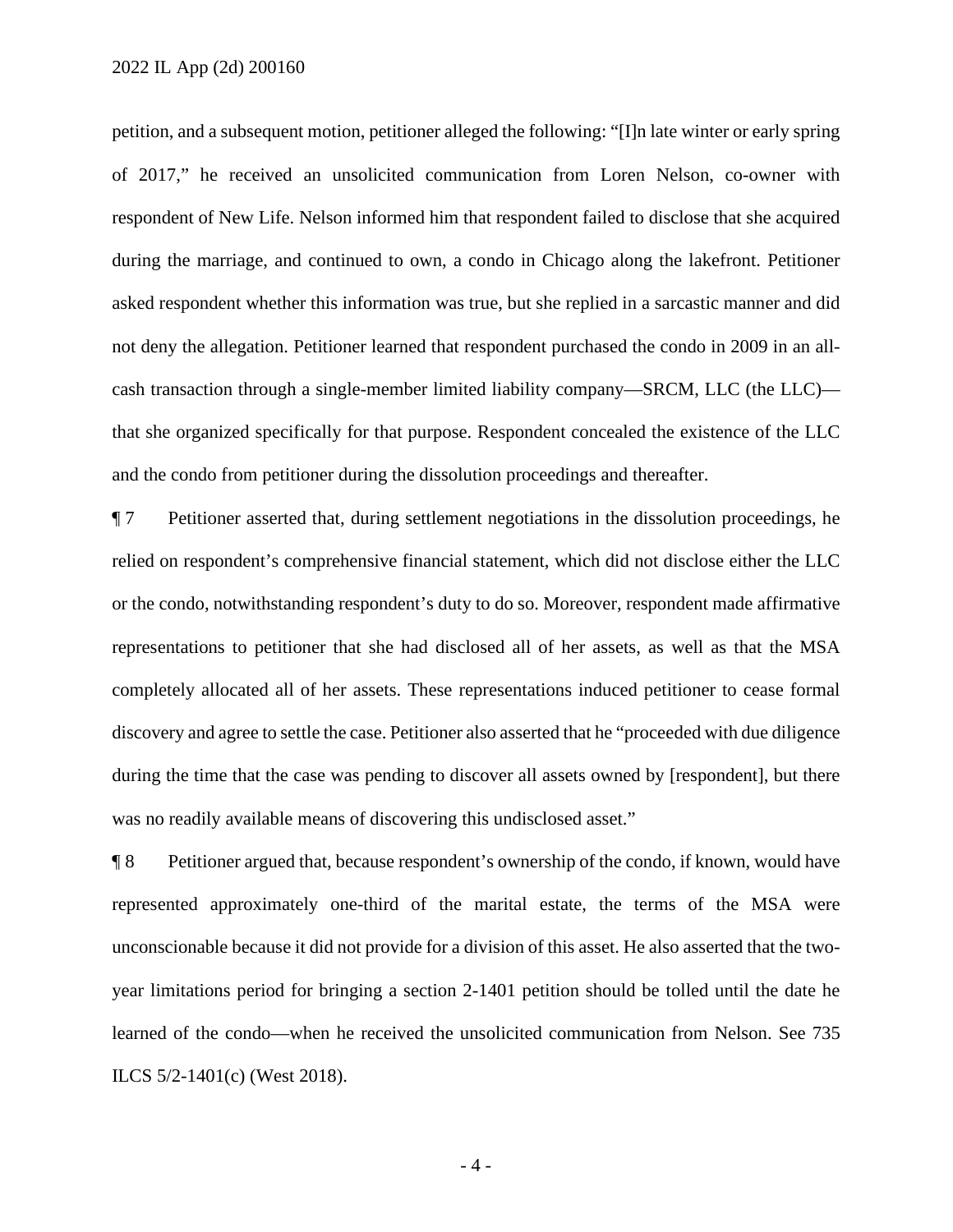¶ 9 On September 12, 2018, respondent filed a motion to dismiss pursuant to section 2-619 of the Code, which the circuit court denied on October 10, 2018. In so ruling, the court commented:

"I think the recent case law tries to discourage these types of matters \*\*\* and that if the parties waive their right to discovery, then they're going to be held to that standard. However, I do think that what's been filed \*\*\*, there is a right to a hearing as far as what discovery was tendered and if there was a \*\*\* pathway to discovery [*sic*] of this information and somebody waived it, then ideally there is nothing I should do about it if a party decides to stop following the path that would ultimately lead to the items that are in dispute. \*\*\* [I]f there is a pathway to where this could have been discovered prior to the entry of judgment, then the case would go nowhere, but if there wasn't, then potentially it goes a different direction."

¶ 10 On July 17, 2019, after limited discovery, respondent filed a motion for summary judgment.<sup>1</sup> Respondent pointed to the court's September 12, 2018, comments, and described them as "indicat[ing] that if the existence of the condo was discoverable during the case pendency, then the motion to vacate would fail." She argued that, if petitioner had undertaken formal discovery, he would have learned of the condo. Specifically, she asserted that petitioner could have deposed either respondent or Nelson and that he could have subpoenaed New Life or its bank seeking

<sup>&</sup>lt;sup>1</sup> Respondent cited section 2-619 of the Code (735 ILCS 5/2-619 (West 2018)), which permits dismissal based on certain defects or defenses, as the statutory basis for the motion, rather than section 2-1005 of the Code, which governs summary judgment. Our review of the motion confirms that respondent intended it as a motion for summary judgment, notwithstanding her citation to section 2-619.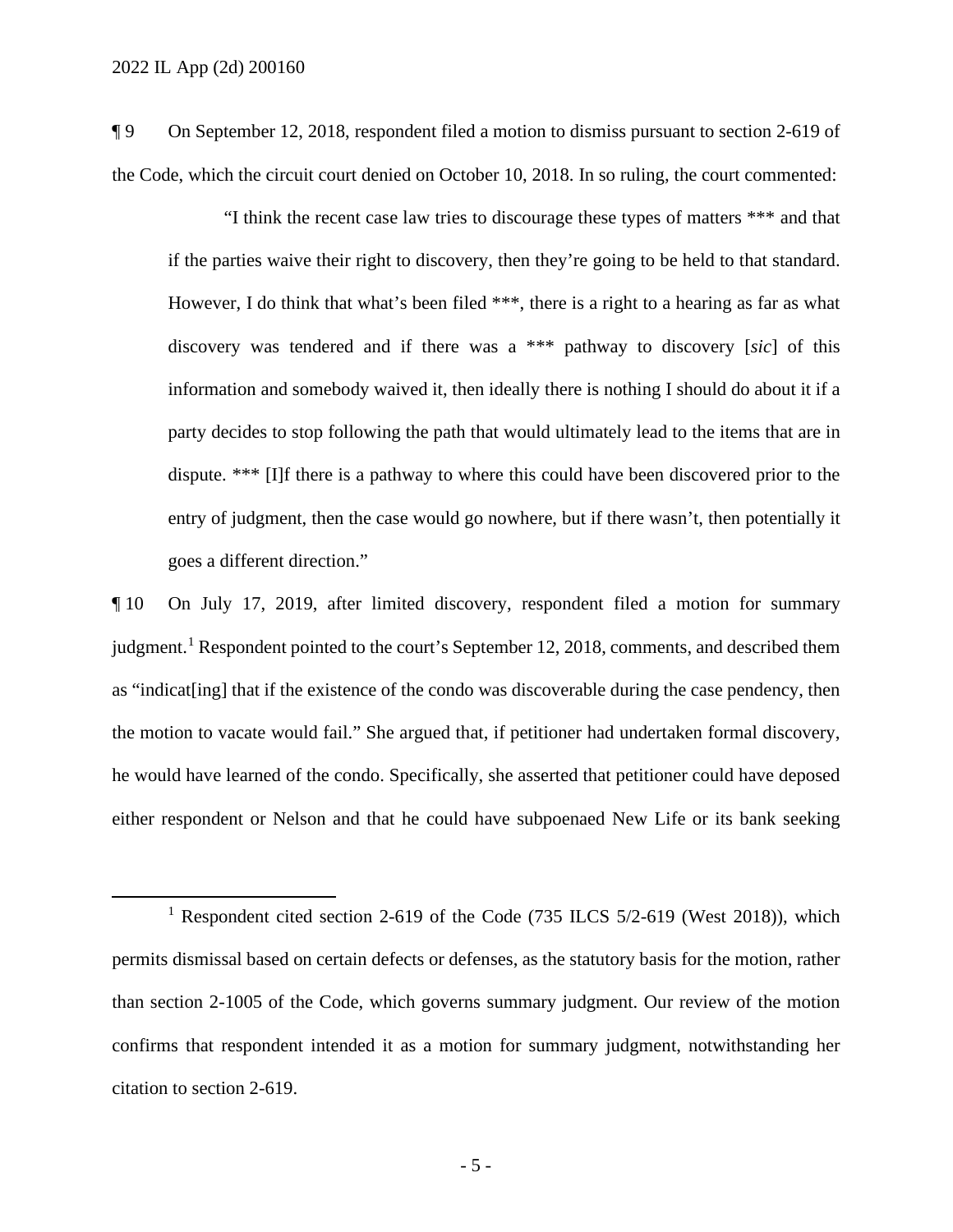financial records and canceled checks.<sup>2</sup> In support of these assertions, respondent pointed to the recent deposition testimony of Nelson and petitioner. Respondent stressed the following testimony from Nelson's deposition: Prior to the parties' dissolution of marriage, (1) Nelson was aware of the condo and had visited it; (2) some of the funds used to purchase the condo originated from the business; (3) New Life, through Nelson, wrote checks for real estate taxes related to the condo; (4) Nelson knew that respondent also wrote checks from the business for condo assessments; (5) bank records existed that documented that New Life made such payments; and (6) Nelson was neither subpoenaed nor deposed during the parties' dissolution proceedings but, if he had been deposed, he would have been truthful.

¶ 11 Respondent also pointed to petitioner's deposition, wherein he agreed that he waived formal discovery in the dissolution proceedings, that he did not instruct his pre-decree attorney to depose either respondent or Nelson, and that he did not instruct his attorney to issue any subpoenas. Finally, respondent asserted that petitioner "had actual knowledge of the condo" because he had been inside the condo with others prior to the entry of the judgment of dissolution of marriage.

¶ 12 Petitioner responded to the motion for summary judgment by arguing that the motion was, in substance, "a second motion to dismiss," because it cited section 2-619 of the Code and failed to assert that there was no genuine issue of material fact. Petitioner argued that the motion should be denied because it did not assert any affirmative matter that could defeat petitioner's section 2-

 $2$  The record includes copies of three canceled checks issued in December 2008 by New Life. They are made out to "CASH" and total \$739,911.52. There are also 23 canceled checks issued by New Life to the Cook County treasurer. They were dated between November 2009 and July 2013, range from \$200 to \$2600, and all include a property index number on the memo line.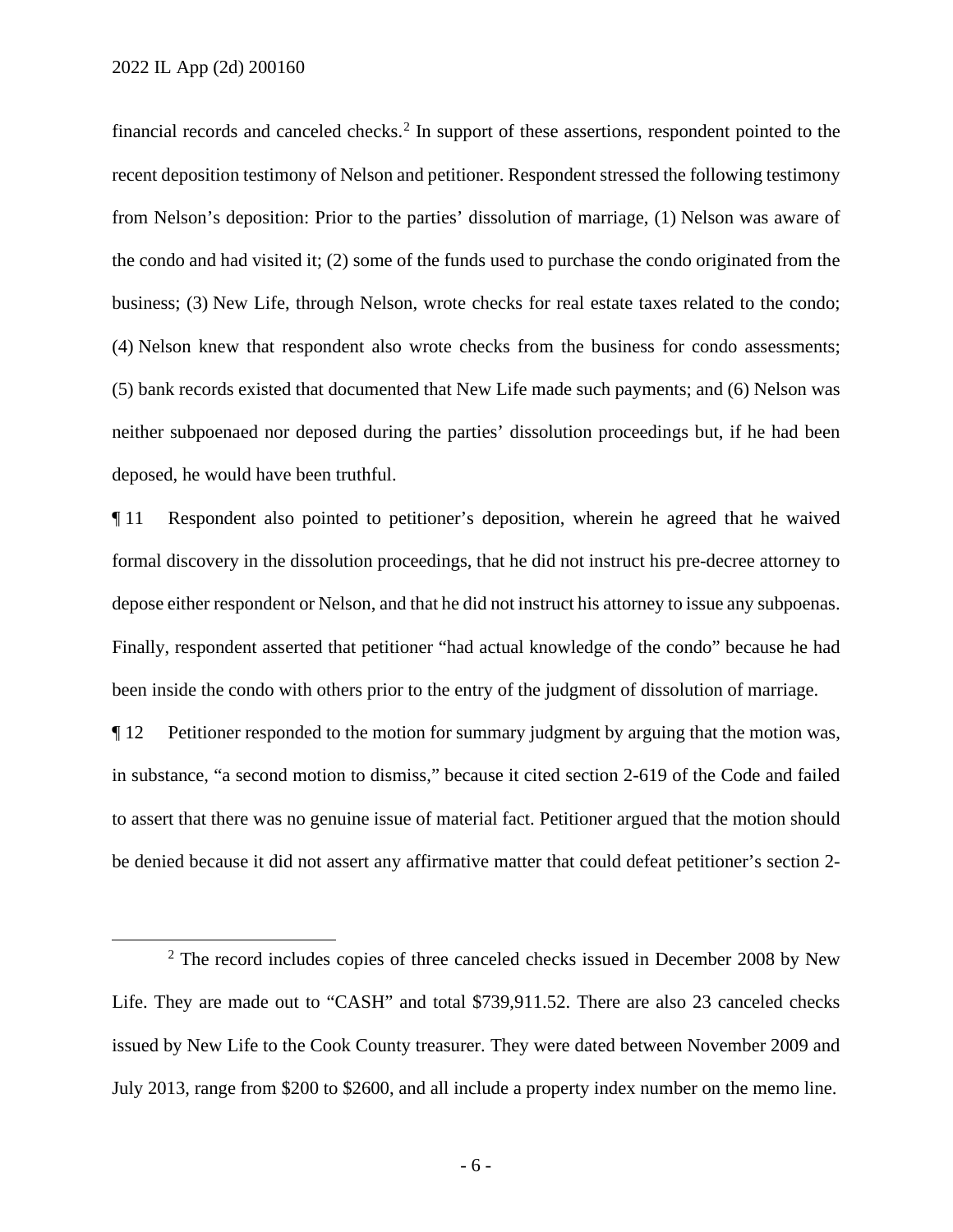2022 IL App (2d) 200160

1401 petition but, rather, attempted to refute the allegations in the petition. Petitioner asserted that respondent should not be permitted to contest the factual allegations in the petition, because "[m]aking a showing to the court that other facts exist, facts which could potentially contradict or contest the information contained in the original underlying [petition,] is not the purpose of a motion to dismiss." He maintained that respondent's discovery-oriented arguments did not "support her position that the underlying motion should be *dismissed*, but rather attempts to explained why the underlying [section 2-1401] petition should be *denied*," which is an improper use of a motion to dismiss. (Emphasis added.)

¶ 13 Respondent filed a reply, wherein she reiterated her prior arguments that petitioner could have discovered the existence of the condo during the parties' dissolution proceedings and she relied on *In re Marriage of Goldsmith*, 2011 IL App (1st) 093448, for the proposition that a party may not reopen a judgment for dissolution of marriage based upon a nondisclosure if said moving party failed to complete discovery. Respondent argued that "no question of fact exists" and that summary judgment in her favor was therefore appropriate.

¶ 14 On September 20, 2019, after a hearing, the circuit court granted respondent's motion for summary judgment. The court expressly relied on *Goldsmith*, which it found

"very enlightening and controlling in these matters because we tend to see these all the time. \*\*\* [W]hat [*Goldsmith*] tells us is that we need to recognize that these divorce proceedings are adversarial in nature. We need to recognize that the rules for discovery are there for a reason. \*\*\* At the end of the day, there is a process available to do complete discovery of everything, and if you decide to affirmatively waive that, it's at your own peril. I don't think that you then get to \*\*\* reopen the door by coming in later and trying to see if we can find a way back in to redo the litigation."

- 7 -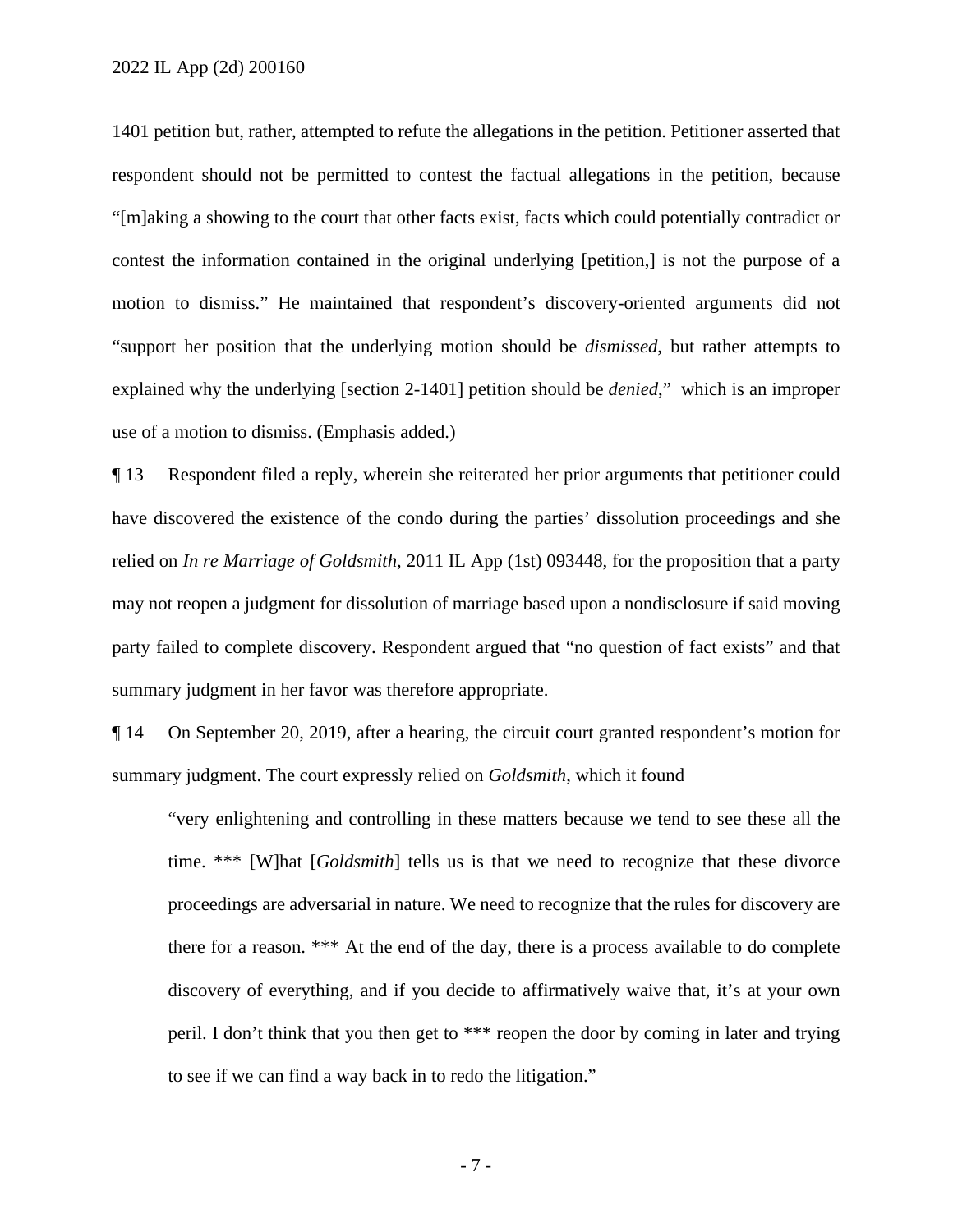¶ 15 Petitioner moved to reconsider. He asserted that he pleaded all the necessary elements to allege a claim of fraud and that the issue of whether he exercised due diligence could not be resolved in a motion for summary judgment. He further argued that *Goldsmith* was distinguishable because, here, he alleged that respondent "perpetuated a fraud in the concealment of her ownership interest" in the condo.

¶ 16 On February 11, 2020, after hearing argument from the parties, the circuit court denied petitioner's motion to reconsider. It reasoned that *Goldsmith* sent

"a message to us that you do your job when the case is pending because we can't just leave these open-ended questions forever and ever regardless of the reasons why we want to reopen it, but we can't leave those questions open if you didn't do your diligence at the time that the case was being resolved."

¶ 17 Petitioner filed a timely notice of appeal.

¶ 18 II. ANALYSIS

¶ 19 Judgments for dissolution of marriage are entitled to the same degree of finality as are judgments in other proceedings, even in those judgments that incorporate an MSA. *In re Marriage of Onishi-Chong*, 2020 IL App (2d) 180824, ¶ 28; *In re Marriage of Lyman*, 2015 IL App (1st) 132832, ¶ 55. Section 2-1401 of the Code provides a comprehensive statutory mechanism for obtaining relief from final judgments or orders that are older than 30 days. See 735 ILCS 5/2-1401 (West 2016). The purpose of a section 2-1401 petition is to provide a statutory method to bring before the court facts not appearing in the record that, if known at the time of the entry of the judgment, would have prevented its rendition. *In re Marriage of Broday*, 256 Ill. App. 3d 699, 705 (1993). Courts apply section 2-1401 with the aim of achieving justice, but a proceeding under this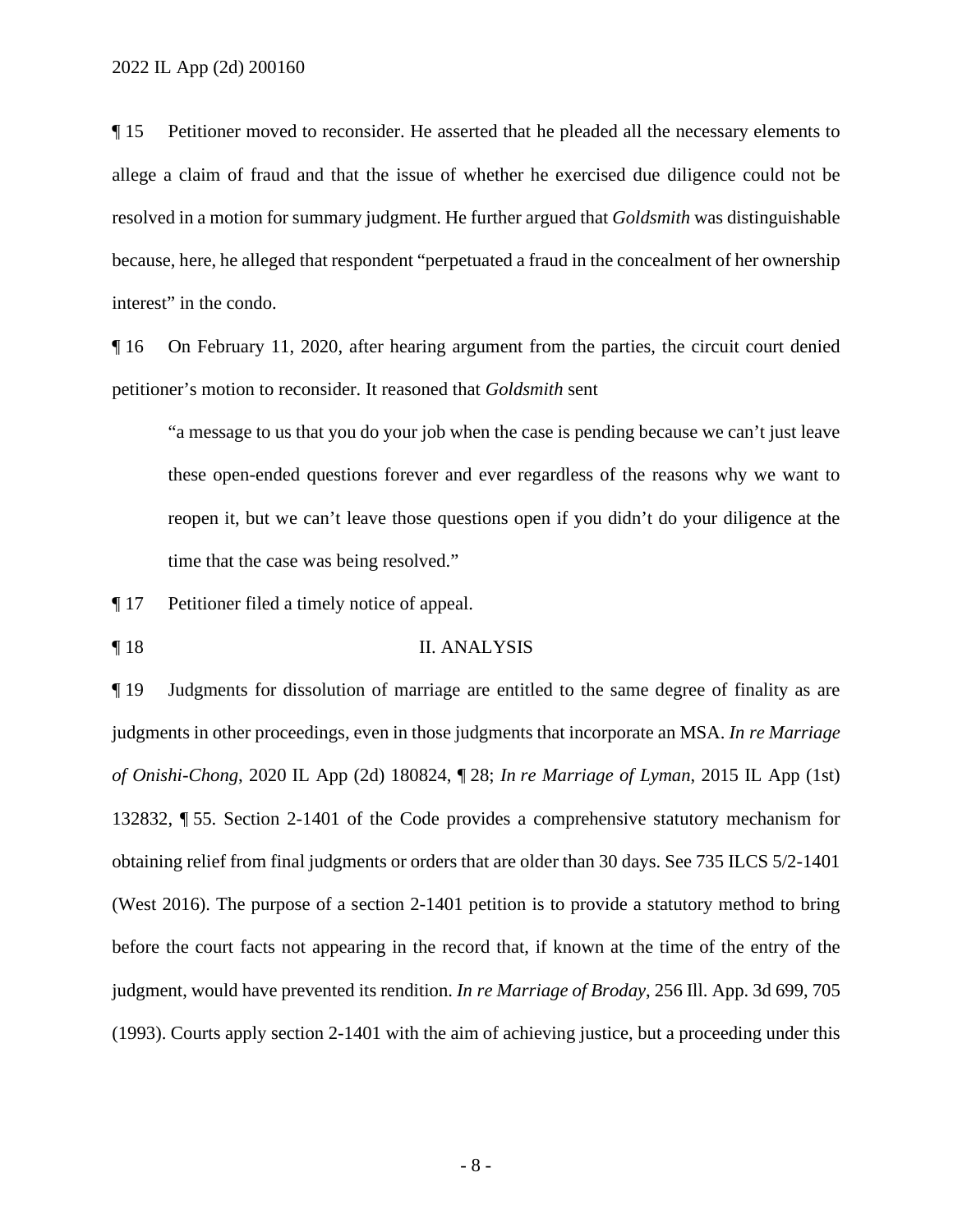provision is not "intended to give a litigant a new opportunity to do that which should have been done in an earlier proceeding." *In re Marriage of Travlos*, 218 Ill. App. 3d 1030, 1035 (1991).

¶ 20 A petition filed under section 2-1401 may present "either a factual or legal challenge to a final judgment or order." *Warren County Soil & Water Conservation District v. Walters*, 2015 IL 117783, ¶ 31. Where the petition raises a factual challenge to a judgment, as is the case here, the petitioner must, in order to be entitled to relief, affirmatively plead specific factual allegations to support each of the following three elements: (1) the existence of a meritorious claim, (2) due diligence in presenting that claim in the original action, and (3) due diligence in seeking relief under section 2-1401. *In re Marriage of Buck*, 318 Ill. App. 3d 489, 493 (2000). Fraud, if proved, is an appropriate ground for vacating or modifying a judgment of dissolution of marriage. See *Broday*, 256 Ill. App. 3d at 702-03. When a section 2-1401 petition alleges fraudulent concealment, that issue is analyzed in the context of the due diligence requirement. *In re Marriage of Halas*, 173 Ill. App. 3d 218, 224 (1988). Indeed, "fraudulent concealment of evidence is a factor in determining whether a section 2-1401 petitioner exercised due diligence in discovering and presenting the ground for relief." *Travlos*, 218 Ill. App. 3d at 1037. When a section 2-1401 petition is premised on newly discovered evidence, "the petitioner must show the new evidence was not known to [him or] her at the time of the proceeding and could not have been discovered by the petitioner with the exercise of reasonable diligence." *Goldsmith*, 2011 IL App (1st) 093448, ¶ 15. Stated another way, "the evidence must be such as could not reasonably have been discovered at the time of or prior to the entry of the judgment." *Buck*, 318 Ill. App. 3d at 493; see also *In re Marriage of Himmel*, 285 Ill. App. 3d 145, 148 (1996)*.*

¶ 21 In a proceeding under section 2-1401, there are five possible outcomes. The trial judge may dismiss the petition, grant or deny the petition on the pleadings alone (summary judgment), or

- 9 -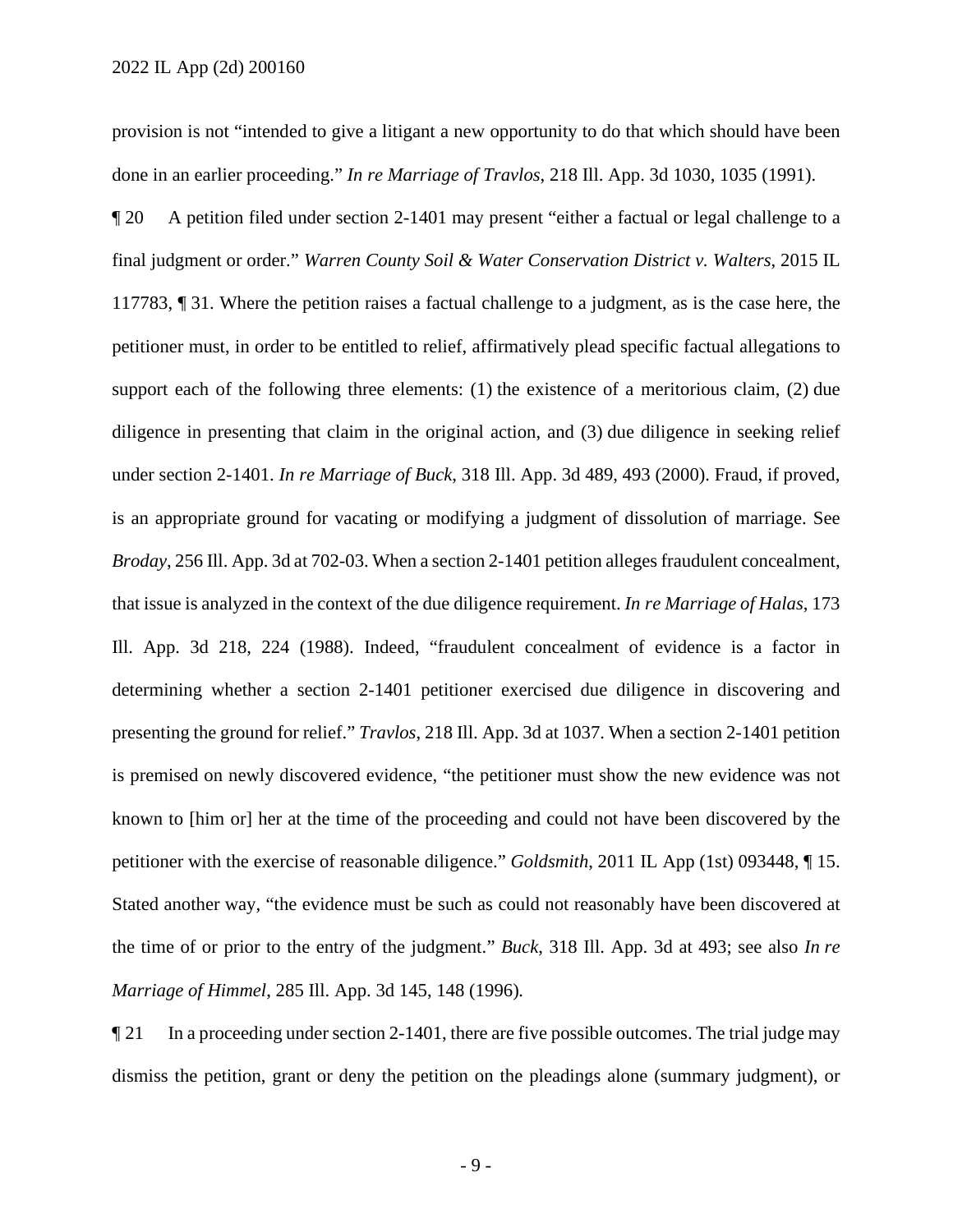grant or deny the relief after holding a hearing where factual disputes are resolved. *Goldsmith*, 2011 IL App (1st) 093448, ¶ 15. The appropriate standard of review on appeal depends on the nature of the challenge to the section 2-1401 petition. See *Warren County*, 2015 IL 117783, ¶ 31. ¶ 22 In this case, the circuit court granted respondent's motion for summary judgment and disposed of petitioner's section 2-1401 petition. Motions for summary judgment are provided for in section 2-1005 of the Code (735 ILCS 5/2-1005 (West 2018)) and should be granted only where "the pleadings, depositions, and admissions on file, together with the affidavits, if any, show that there is no genuine issue as to any material fact and that the moving party is entitled to a judgment as a matter of law." *Id.* § 2-1005(c). In evaluating whether there exists a genuine issue as to any material fact, the circuit court must construe the pleadings and evidentiary material in the record strictly against the movant and liberally in favor of the nonmoving party. *Williams v. Manchester*, 228 Ill. 2d 404, 417 (2008). "A triable issue precluding summary judgment exists where the material facts are disputed or where, the material facts being undisputed, reasonable persons might draw different inferences from the undisputed facts." *Id.* Summary judgment is a "drastic measure and should only be granted if the movant's right to judgment is clear and free from doubt. *Outboard Marine Corp. v. Liberty Mutual Insurance Co.*, 154 Ill. 2d 90, 102 (1992). We review *de novo* a circuit court's grant of summary judgment. *Id.* "On *de novo* review, all of the petitioner's wellpled allegations are accepted as true." *Goldsmith*, 2011 IL App (1st) 093448, ¶ 18.

¶ 23 We agree with petitioner that the circuit court's grant of summary judgment in favor of respondent was erroneous. In entering summary judgment, the circuit court relied on *Goldsmith* and concluded that relief under section 2-1401 of the Code was foreclosed because petitioner waived formal discovery in the original proceedings and such waiver demonstrated a lack of due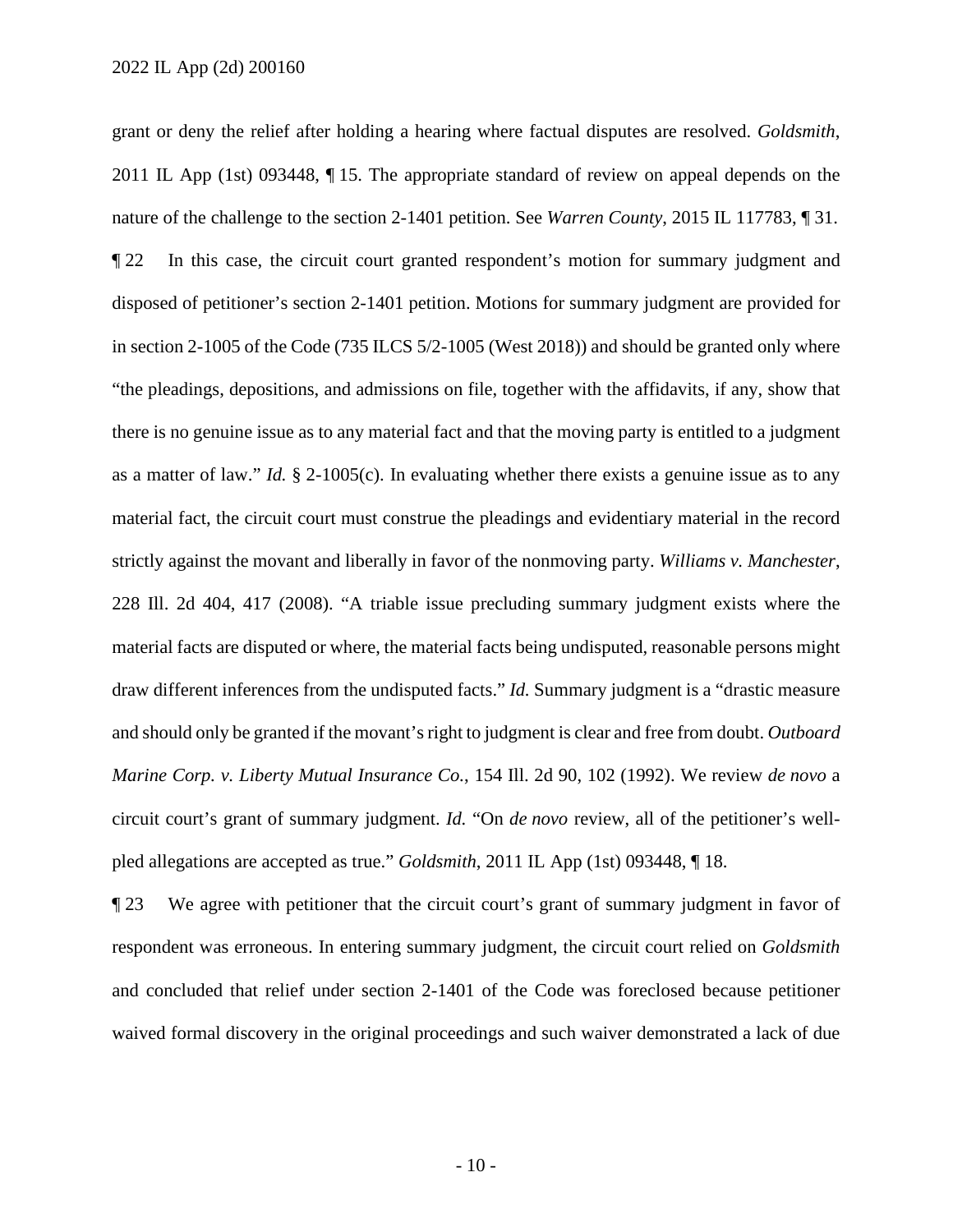diligence as a matter of law. Put simply, the circuit court read *Goldsmith* too broadly and overlooked a critical distinction between it and the instant matter.

¶ 24 In *Goldsmith*, the parties' judgment of dissolution of marriage incorporated an MSA by agreement. *Id.* ¶ 1. They acknowledged in the MSA that they had engaged in limited discovery, but they both represented and warranted that they fully disclosed their property to the other. *Id.* At the prove-up hearing, the petitioner testified that she relied on the respondent's full disclosure of his assets in entering into the MSA. *Id.* ¶ 6. She also agreed that the MSA, based on the respondent's asset disclosure, was fair and reasonable, " '[i]f it is all true.' " *Id.*

¶ 25 More than one year later, the petitioner filed a section 2-1401 petition alleging that the respondent failed to disclose three assets that had a combined value of nearly \$2 million, namely: a \$1.3 million recovery from a lawsuit, which was filed during the marriage although the recovery was not received until after the dissolution (*id.*  $\P$  7-8); jointly held bank stock worth \$300,000 (*id.*) ¶ 7); and approximately \$300,000 in federal tax refunds received after the respondent, post dissolution, amended a joint tax return that was filed during the marriage (*id.* ¶¶ 7, 10).

¶ 26 In her section 2-1401 petition, the petitioner argued that she had a meritorious claim as to each asset and that she acted with diligence in relying on both the respondent's asset disclosure letter and his representation of full disclosure in the MSA. *Id.* ¶ 7. The respondent moved for summary judgment, arguing that the petitioner's claims lacked merit and that she failed to demonstrate due diligence in the original proceeding. *Id.* ¶ 11. The trial court granted the respondent's motion, reasoning that the petitioner either knew of or reasonably could have discovered the assets earlier, the petitioner had not asserted a fraudulent concealment claim in her petition, and, in any event, her pleadings did not present credible evidence that the husband fraudulently concealed the subject assets. *Id.*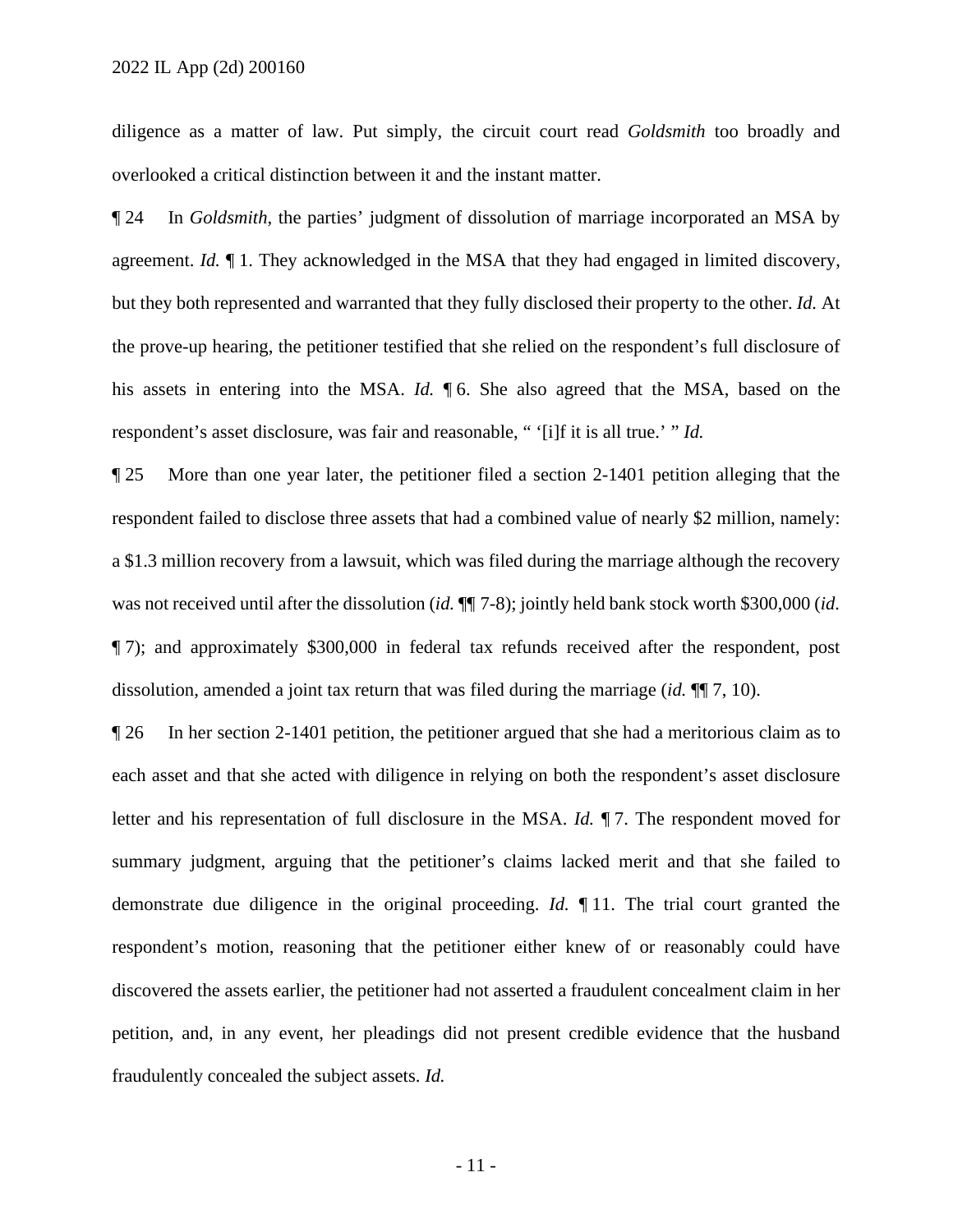¶ 27 The First District affirmed, reasoning that the petitioner failed to raise a meritorious claim over any of the three assets. Specifically, (1) the lawsuit proceeds, although not formally disclosed to the petitioner, were the respondent's nonmarital property; (2) the jointly held bank assets and their value were disclosed by the respondent in his affidavit; and (3) the federal tax refund belonged to the husband under the MSA. *Id.* ¶¶ 26-45. Although the court expressly rejected the petitioner's arguments that she had a meritorious claim over each asset, which it deemed "fatal to her petition," the court continued:

"[W]e elect to address the [petitioner's] claim that she acted with legal due diligence based on her reliance on the representation and warranty in the MSA and the [respondent's] unsigned affidavit. We do so to make clear that the [petitioner's] contention of legal diligence based on reliance, in lieu of formal discovery, is without support in Illinois law. When a divorce party elects to forego [*sic*] formal discovery in favor of accepting a representation and warranty of full and complete disclosure, the party does so at his or her own peril. We emphasize that this case does not present a question of fraudulent concealment of assets, as the trial court found below." *Id.* ¶ 47.

The court found that, under the circumstances, the petitioner did not exercise due diligence when she "elected to accept the [respondent's] 'representation and warranty' [(in the MSA)] over the opportunity to engage in formal discovery." *Id.* ¶ 49. It also found that the petitioner's testimony at the prove-up hearing did not bolster her argument, because she gave a qualified response, " 'if it is all true,' " when her attorney questioned her concerning her acceptance of the respondent's asset disclosure. *Id.* The court continued:

"A representation and warranty of full disclosure in a marital settlement agreement, even when the full disclosure is confirmed by affidavit (albeit unsigned here) cannot be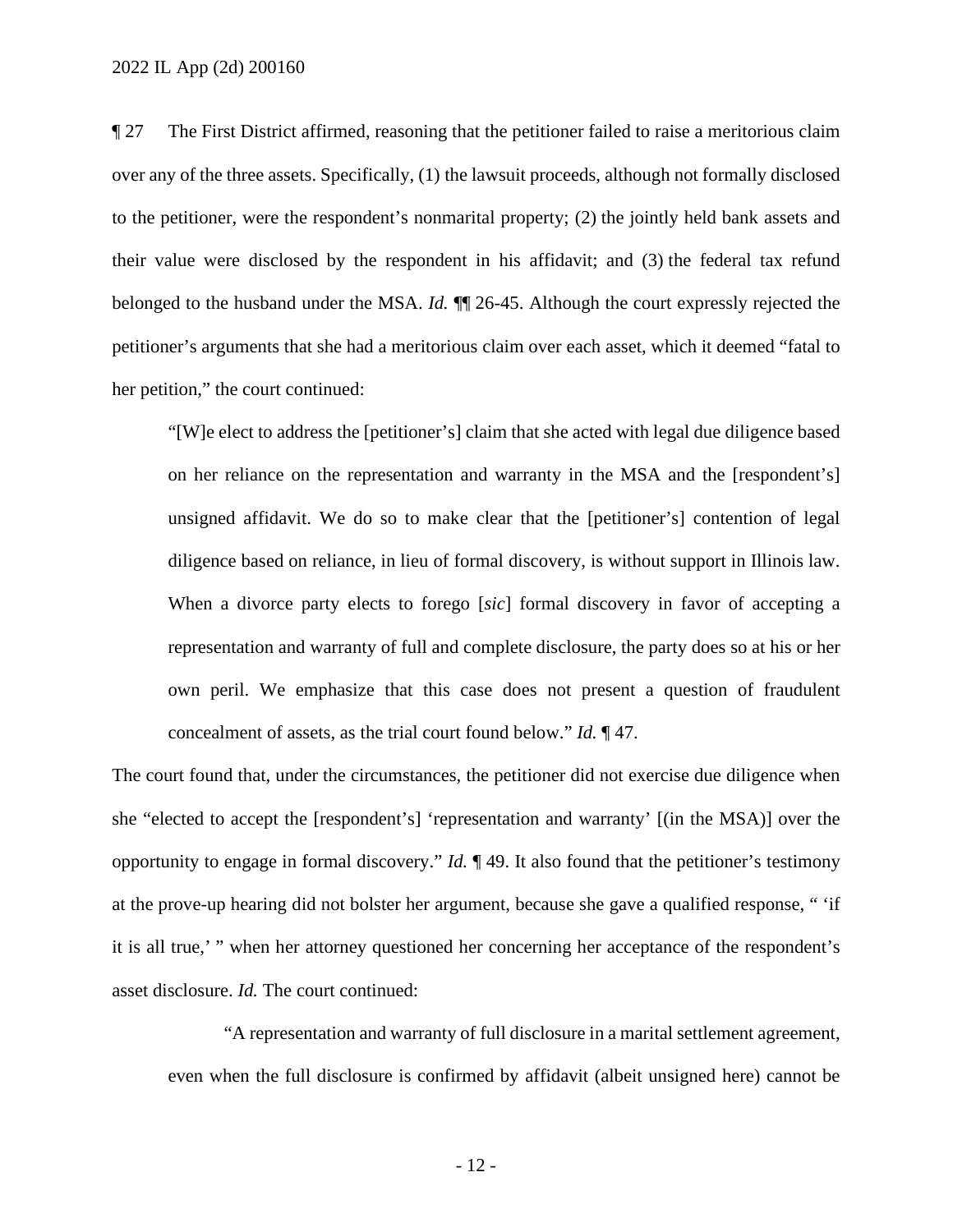used as an escape hatch to avoid the consequences of failing to act diligently in the first instance by engaging in sufficient discovery, a proposition that has been long established in Illinois law. 'A party in possession of his mental faculties is not justified in relying on representations made when he has ample opportunity to ascertain the truth of the representations before he acts. When he is afforded the opportunity of knowing the truth of the representations he is chargeable with knowledge. If one does not avail himself of the means of knowledge open to him he cannot be heard to say he was deceived by misrepresentations.' " (Internal quotation marks omitted.) *Id.* ¶ 51 (quoting *Lagen v. Lagen*, 14 Ill. App. 3d 74, 81 (1973)).

¶ 28 *Goldsmith* is distinguishable. There, the court expressly "emphasize[d] that this case does not present a question of fraudulent concealment of assets." *Id.* ¶ 47. The court observed that the petitioner did not "assert a fraudulent concealment claim in her motion to vacate" and she did not present any credible evidence that the respondent fraudulently concealed the contested assets. *Id.* ¶ 11. *Goldsmith* understandably emphasized the absence of a fraudulent concealment claim in the petitioner's section 2-1401 petition because it is well established that "fraudulent concealment of evidence is a factor in determining whether a section 2-1401 petitioner exercised due diligence in discovering and presenting the ground for relief." *Travlos*, 218 Ill. App. 3d at 1037. This is so because, "when an opponent suppresses information, as to prevent the inquirer from realizing what has occurred, the failure to discover the information is the result of the opponent's fault and not the inquirer's negligence." *Id.*; see also *Halas*, 173 Ill. App. 3d at 224 (observing that "the issue of fraudulent concealment is necessarily analyzed in the context of the due diligence requirement"). The circuit court's reading of *Goldsmith* as barring the receipt of relief under section 2-1401 of the Code—even when the petition presents a fraudulent concealment claim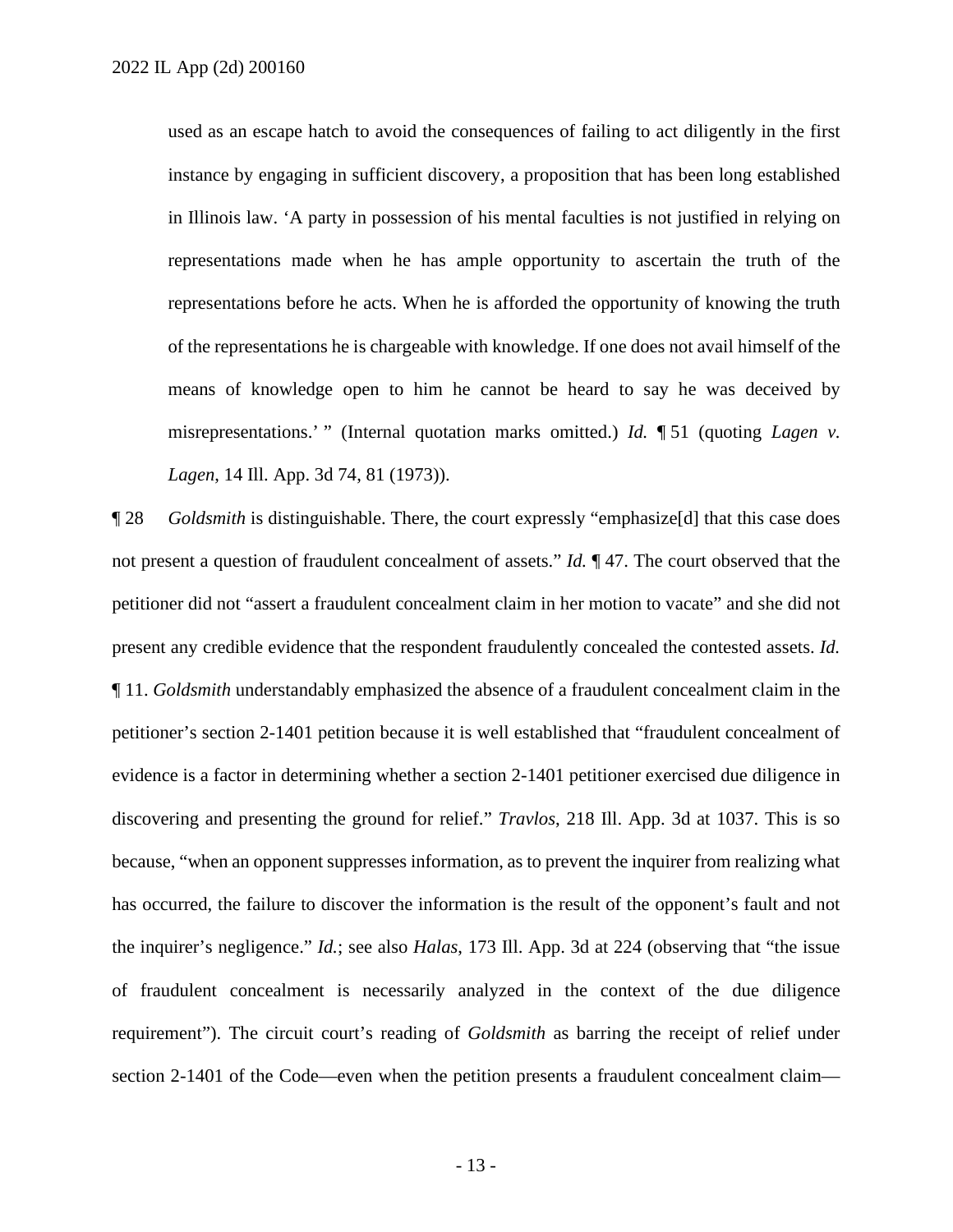overlooks the maxim that "[d]ue diligence is judged by the reasonableness of a petitioner's conduct under the circumstances." *Goldsmith*, 2011 IL App (1st) 093448, ¶ 49 (citing *Paul v. Gerald Adelman & Associates, Ltd.*, 223 Ill. 2d 85, 99-101 (2006)).

¶ 29 Unlike in *Goldsmith*, petitioner's section 2-1401 petition explicitly alleged fraudulent concealment of the condo.

"To prove fraud, the complainant must show that the other party falsely stated a material fact or concealed a material fact that he had a duty to disclose; the fact was intentionally misstated or concealed to induce the complainant to act; and that the complainant detrimentally relied upon the misstatement or the nonexistence of the fact. The complainant bears the burden of proving fraud by clear and convincing evidence." *Travlos*, 218 Ill. App. 3d at 1037.

See also *Broday*, 256 Ill. App. 3d at 703 (the petitioner "must show by clear and convincing evidence that [the respondent] intentionally misstated or concealed a material fact which he had a duty to disclose and that [the petitioner] detrimentally relied upon [the respondent's] statement or conduct").

¶ 30 Here, the allegations in petitioner's pleadings, if accepted as true, sufficiently state a claim of fraudulent concealment. He alleged that, during the pendency of the dissolution proceedings, respondent tendered her comprehensive financial statement and affirmatively misrepresented to him that all of her assets were disclosed in it and accounted for in the MSA. He further alleged that, in reliance on those affirmative statements, he was induced to discontinue discovery in favor of settling the case. Years after the marriage was dissolved, petitioner was told by Nelson that respondent had concealed during the divorce proceedings a condo in Chicago worth more than \$800,000. Through further investigation, petitioner learned that respondent purchased the property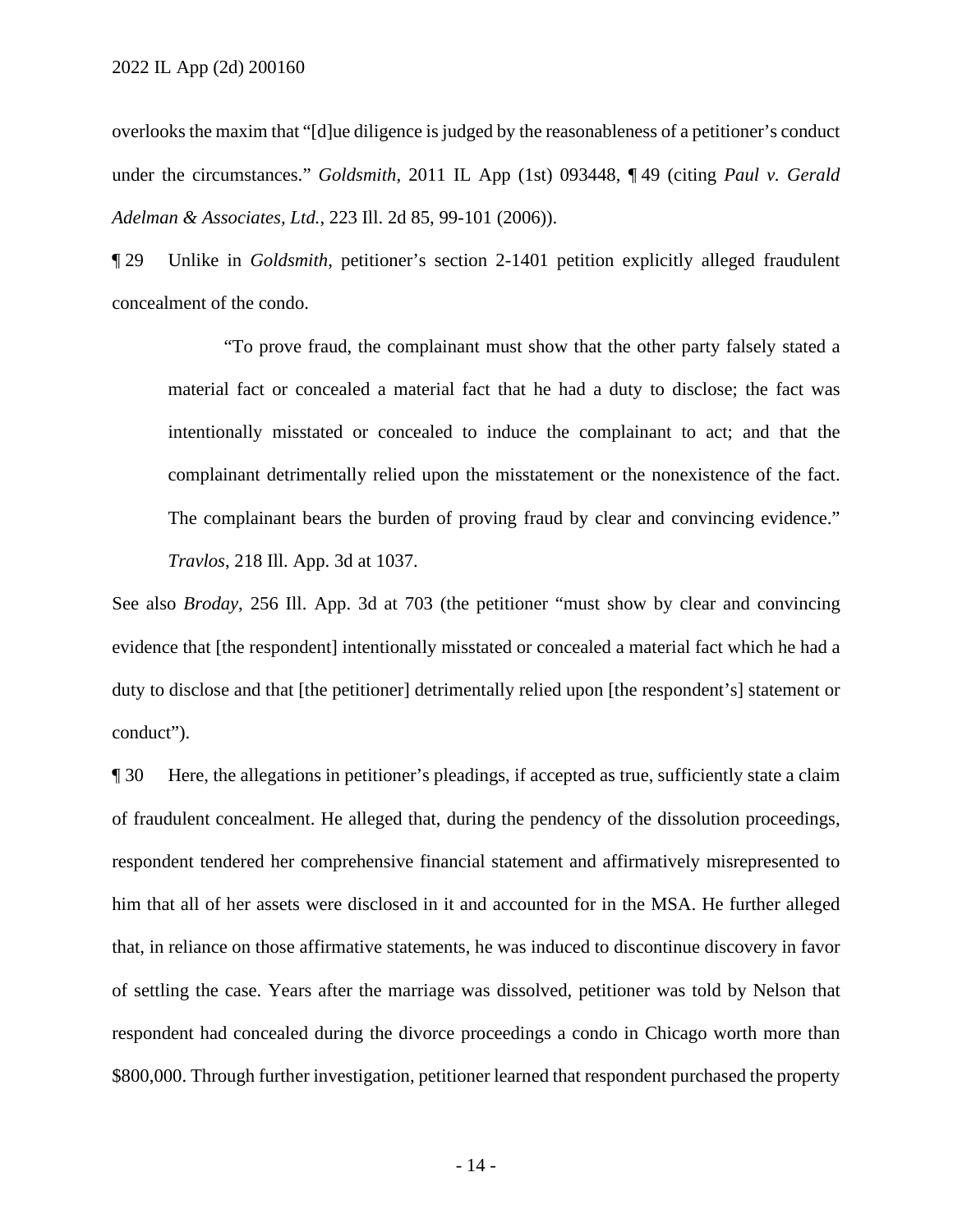in 2009, during the marriage, through a single-member LLC that she organized for that singular purpose. She paid for the property with cash she derived from New Life, with the inference that the external source of the funds would not arouse petitioner's suspicions. Petitioner further alleged that respondent disclosed the existence of neither the condo nor the LLC that owned it prior to the entry of the judgment of dissolution of marriage and that he had no reason to suspect that respondent or her undisclosed LLC owned the condo. In short, the trial court erred in failing to consider petitioner's fraudulent concealment claim, which, when applicable, should be "a factor" to consider in evaluating a section 2-1401 petitioner's diligence. See *Travlos*, 218 Ill. App. 3d at 1037. The circuit court impermissibly sidestepped that analysis in favor of a prohibition on obtaining relief under section 2-1401 of the Code whenever a party waives formal discovery, and without considering the particular facts and circumstances of the case. To stretch the rule of *Goldsmith* to apply to cases where fraudulent concealment is sufficiently alleged, as is the case here, would incentivize litigants to be less than forthcoming in their disclosure of assets whenever divorcing parties opt to forgo formal discovery.

¶ 31 In light of the well-pleaded fraudulent concealment claim advanced in plaintiff's section 2-1401 petition, as well as the circuit court's express recognition that it did not evaluate the particulars of petitioner's level of due diligence,<sup>3</sup> we believe that *Buck*, 318 Ill. App. 3d 489, provides a better guide for our analysis. In *Buck*, the petitioner filed a section 2-1401 petition seeking reformation of the parties' MSA on the ground that the respondent, during the dissolution

<sup>&</sup>lt;sup>3</sup> In reiterating its ruling during a later-held hearing, the circuit court judge explained: "My prior ruling was not based on his lack of due diligence. My prior ruling was based on his waiver of formal discovery."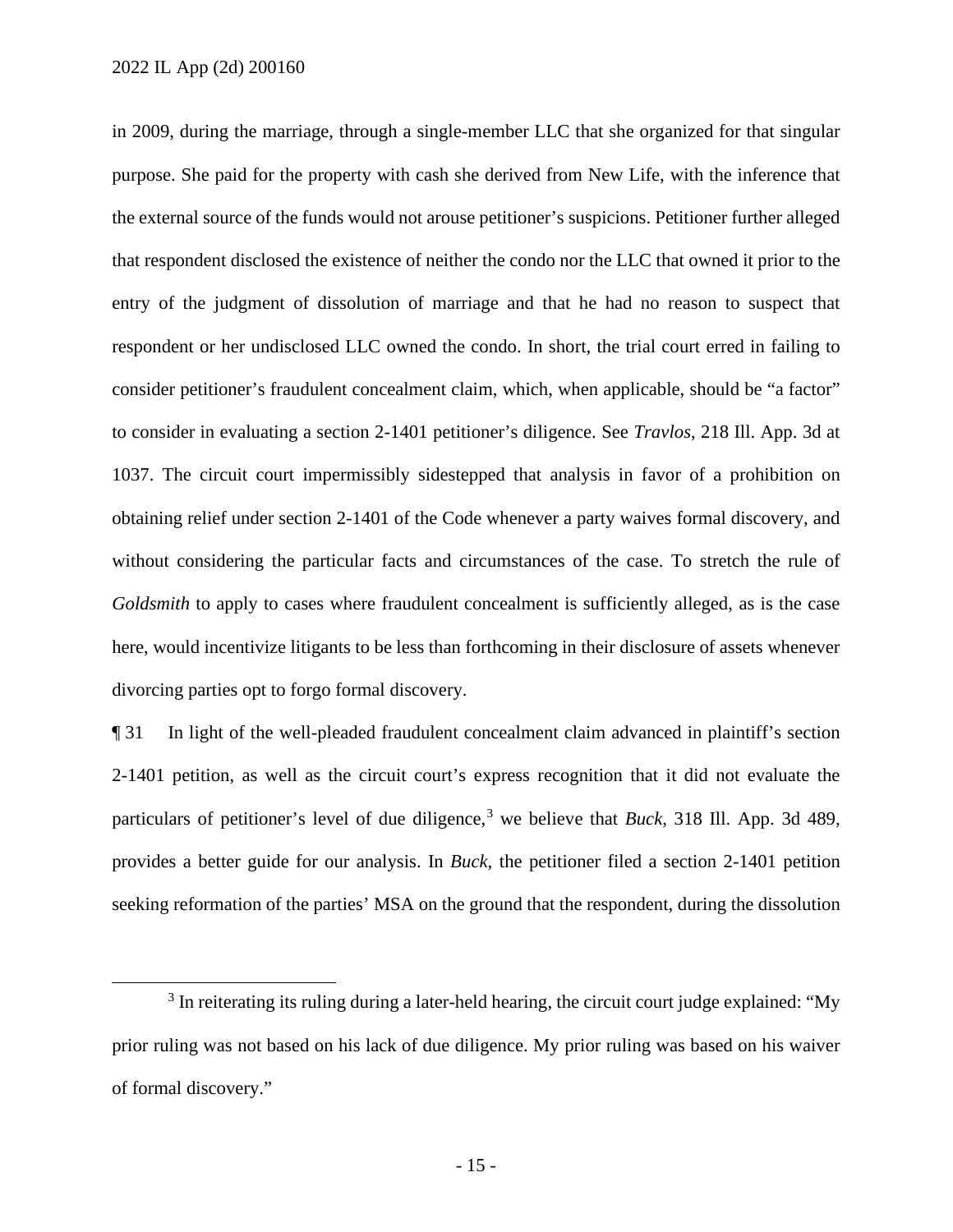proceedings, fraudulently concealed certain real property interests he held through his company. *Id.* at 492. Although the petitioner in *Buck* was aware of the respondent's company when they entered into the MSA, she alleged that the respondent affirmatively misrepresented to her that the company owned only office furniture and equipment and that the company's stock had little or no value. *Id.* at 494. The petitioner also alleged that, at the same time the respondent acquired an interest in one parcel of real estate, the respondent concealed that he, through his company, acquired an interest in two additional parcels. *Id.* The petitioner did not take any discovery of the respondent's assets prior to entering the MSA (*id.* at 495), which stated that both parties were " 'fully informed of each other's wealth, property, estate and income' " (*id.* at 491). The respondent moved to dismiss, arguing that the existence of his company's interests in the real estate reasonably could have been discovered through discovery during the dissolution proceedings. *Id.* at 497. The trial court granted the respondent's motion and dismissed the section 2-1401 petition without allowing an evidentiary hearing, reasoning that the petitioner's failure to conduct any discovery prior to entering into the MSA demonstrated a lack of due diligence in the original action. *Id.* at 493.

¶ 32 The appellate court reversed because, taking the petitioner's allegations as true, it concluded that she sufficiently alleged that the respondent fraudulently concealed the assets at issue and showed due diligence in presenting the claim in the divorce proceedings. *Id.* at 497. In so holding, the court specifically declined to hold that it is a *per se* lack of diligence not to take discovery<sup>4</sup> in a divorce action. *Id.* at 495. It further held that, "where the allegations in the section

<sup>4</sup> We note that *Goldsmith* cited, but did not discuss or analyze, *Buck*. See *Goldsmith*, 2011 IL App (1st) 093448, ¶ 15 (citing *Buck* for the general elements necessary to be entitled to relief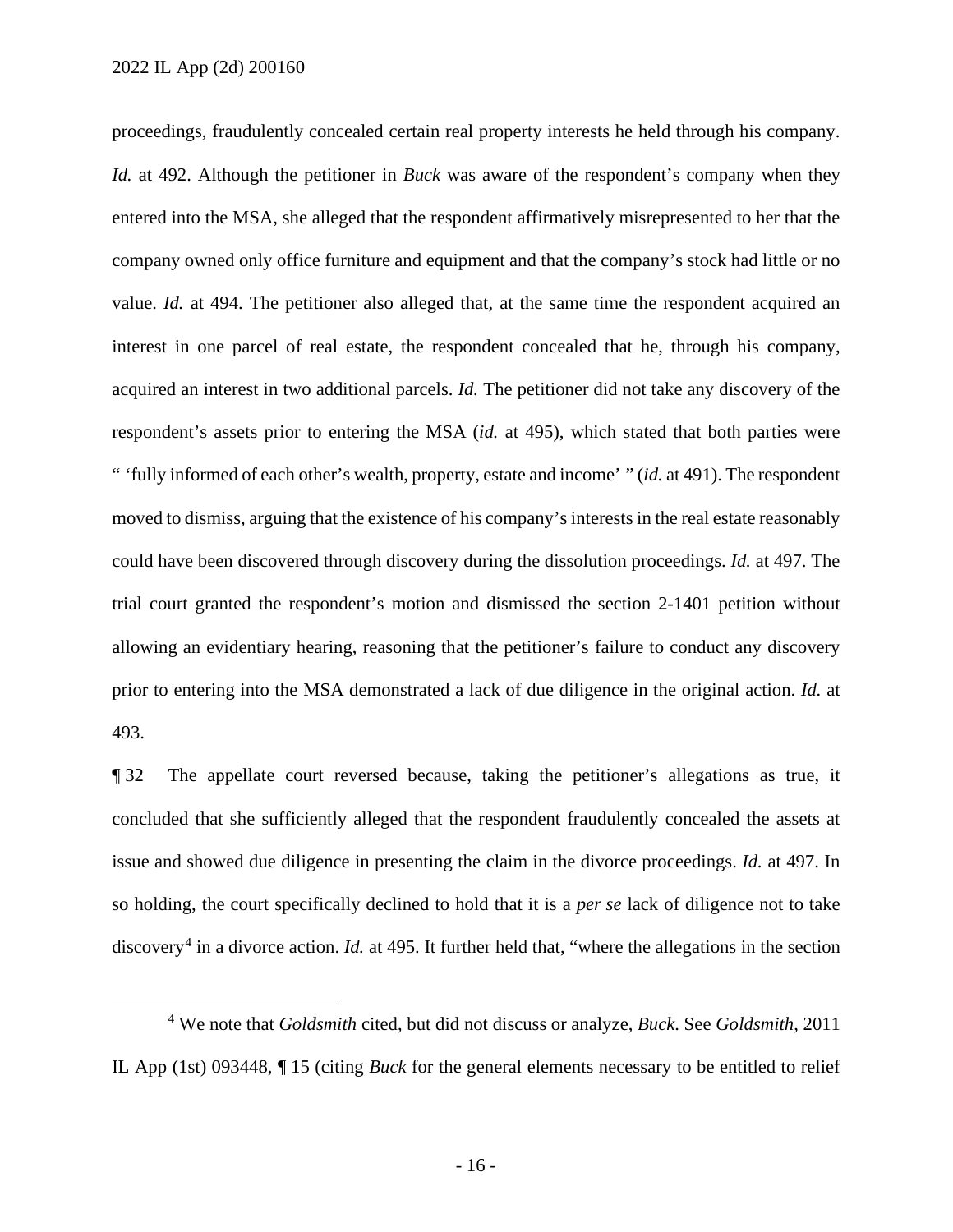2022 IL App (2d) 200160

2-1401 petition and the attached exhibits sufficiently state a claim for fraudulent concealment if true, the trial court must conduct an evidentiary hearing before granting a motion to dismiss." *Id.* at 497. The *Buck* court stressed the need to conduct an evidentiary hearing to determine the unresolved contested issue of fact, namely whether the petitioner's reliance on the respondent's statements was reasonable. *Id.* at 498. "Ultimately, whether [the] petitioner's reliance on [the] respondent's statements was reasonable is a question of fact that would be determinative of whether she practiced due diligence at the time of the original proceeding." *Id.* at 497; see also *Travlos*, 218 Ill. App. 3d at 1038 ("[t]he issue of detrimental reliance necessarily includes the question of whether [the petitioner] had a right to rely on [the respondent's] alleged misrepresentations").

¶ 33 Here, petitioner's decision to forgo formal discovery is not a *per se* lack of diligence. *Buck*, 318 Ill. App. 3d at 495. Just as in *Buck*, an evidentiary hearing was needed before granting respondent's motion for summary judgment, because, in the absence of such a hearing, the circuit court failed to properly evaluate petitioner's level of diligence in the original proceeding within the context of his claim of fraudulent concealment. The circuit court's statements explaining its grant of summary judgment suggest, at best, that it merely doubted that respondent fraudulently concealed the condo:

"THE COURT: If we can see that this was an intentional method by which we tried to conceal something that's one thing. Here I'm hearing that this property was owned by a business that [petitioner] knew but there was—

under section 2-1401 of the Code). We further note that respondent does not address petitioner's argument that "[t]his case is no different" than *Buck*, nor does she cite *Buck*.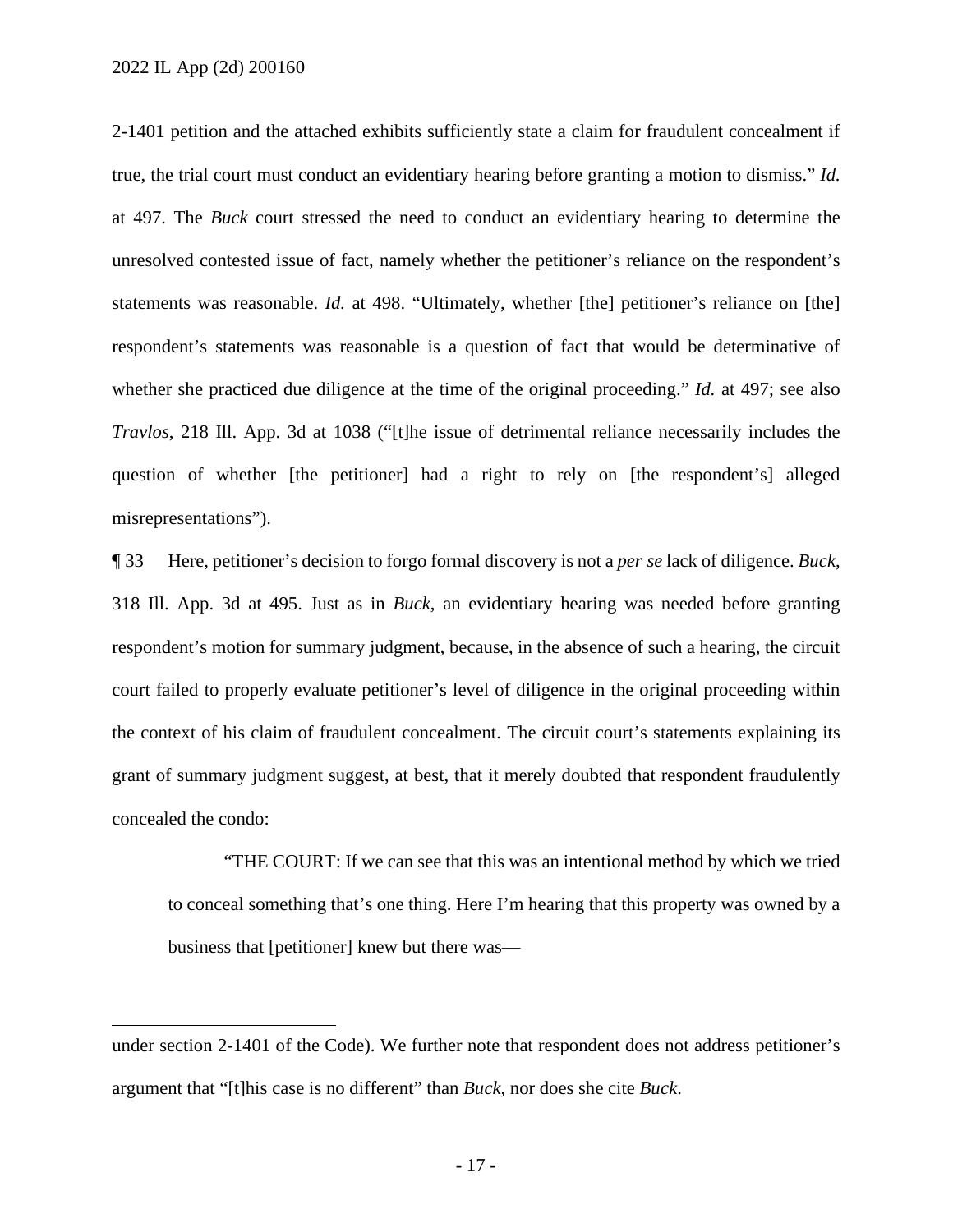PETITIONER'S COUNSEL: That's not correct.

THE COURT:—all these different methods by which this could have been found out, so all these different records to whoever was making the payments. There was opportunity \*\*\* to eventually get to this property, and it was easily—seems like it was kind of easily figured out now [that] formal, quote, unquote, discovery took place, which tells me it could have happened probably easier six years ago in the litigation before the judgment entered at that time."

¶ 34 In short, the circuit court erred in discounting petitioner's fraudulent concealment claim without the benefit of a full evidentiary hearing on the issue of petitioner's level of diligence in presenting the claim in the original action. Whether petitioner exercised due diligence under the circumstances necessarily depends on a variety of factors, including whether he knew or reasonably should have known of respondent's ownership interest in the condo prior to entering into the MSA, whether respondent intentionally misrepresented her assets or concealed the condo from petitioner, and whether petitioner reasonably relied to his detriment on respondent's representations, including those made during settlement negotiations, in her comprehensive financial statement and at the prove-up hearing. See *id.* at 494, 497-98. In its present form, the record is devoid of factual findings answering any of these questions. Whether petitioner's reliance on respondent's representations was warranted under the circumstances of this case is not an issue that is amenable to resolution by summary judgment and requires an evidentiary hearing.

¶ 35 *In re Sassano*, 337 Ill. App. 3d 186 (2003), is also instructive. There, we stated that "[o]rders entered in the context of a dissolution of marriage case may be vacated or modified if procured through fraud, and a consent decree may be modified where its execution has been obtained through misrepresentation." *Id.* at 194. There, the parties waived formal discovery to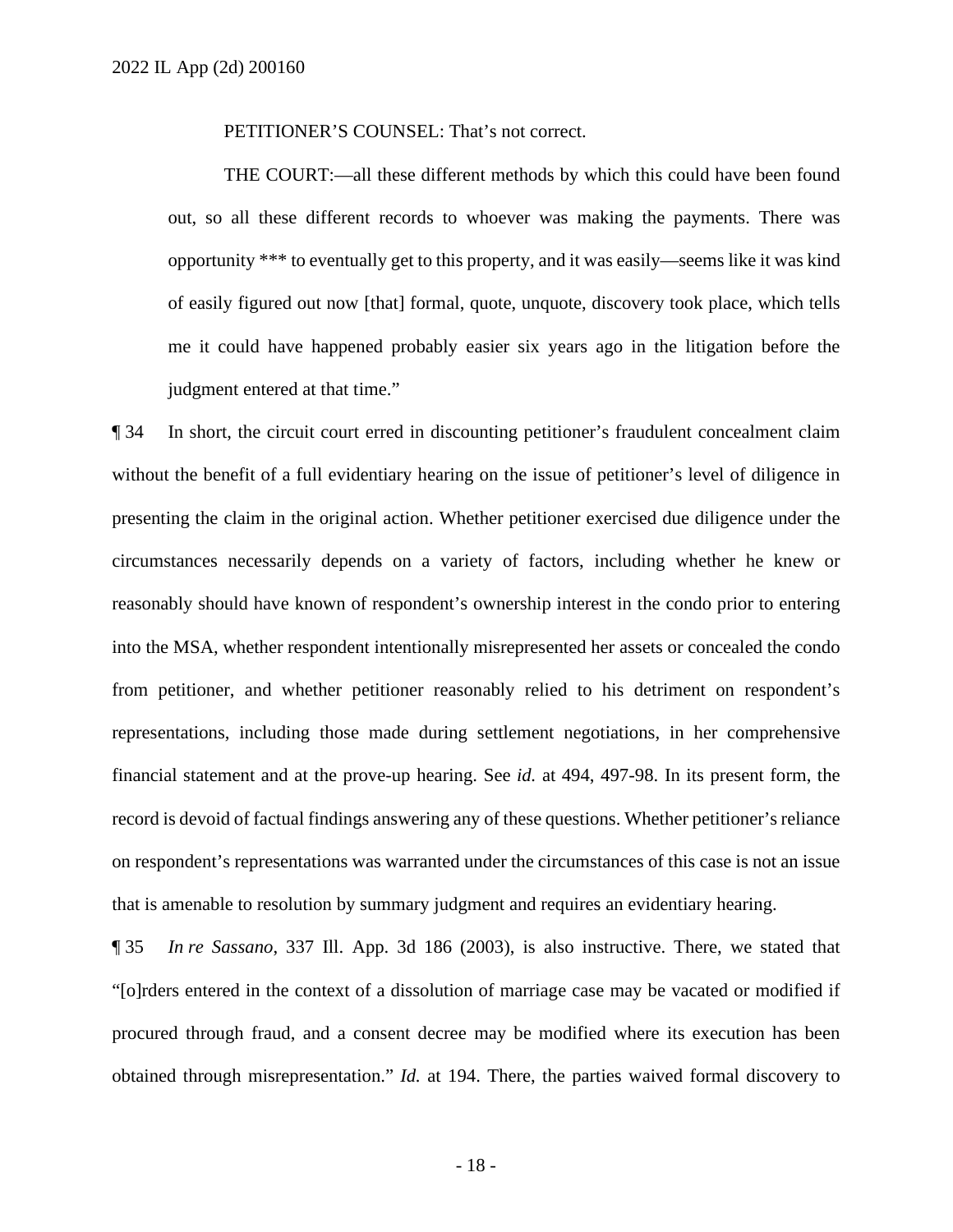expedite the litigation (*id.* at 196), and they entered into a settlement agreement that expressly acknowledged that they proceeded " 'without such formal discovery and without formal investigation of the assets, liabilities, of their joint or mutual assets, of his or her own assets, and of the assets of the other party' " (*id.* at 188-89). The agreement further acknowledged that they entered into the agreement " 'despite the known and unknown assets, income, or liabilities of the other.' " *Id.* at 189. At the prove-up hearing, the respondent testified that he was self-employed and had fully disclosed all of his assets, but he did not specify his current salary. *Id.* The respondent did not disclose at the prove-up hearing that, approximately three weeks earlier, he obtained a second job that increased his projected annual gross income from \$80,000 to \$202,000. *Id.* at 189- 90. Following the prove-up hearing, the parties' marriage was dissolved pursuant to the settlement agreement, which did not reflect the respondent's additional income. *Id.* at 190.

¶ 36 After the respondent lost his second job, he moved to modify his support obligations under section 510 of the Illinois Marriage and Dissolution of Marriage Act (Act) (750 ILCS 5/510(a) (West 2000)), alleging that the loss of the additional employment was a substantial change in circumstances. *Sassano*, 337 Ill. App. 3d at 189. At the hearing on his motion, the respondent acknowledged that he did not disclose his full employment to the petitioner during the negotiations leading to the MSA, nor had he previously disclosed it to his attorney or the court. *Id.* at 190. The trial court denied the respondent's motion because his additional employment was a fact known only to him during the dissolution and he could not use the loss of that job to support a substantial change in circumstances. *Id.* at 190-91.

¶ 37 We affirmed, reasoning that the respondent's statement during settlement negotiations that he earned \$80,000 from just one job was "conscious nondisclosure of his additional income[, which] amounted to a false statement of material fact upon which petitioner reasonably relied to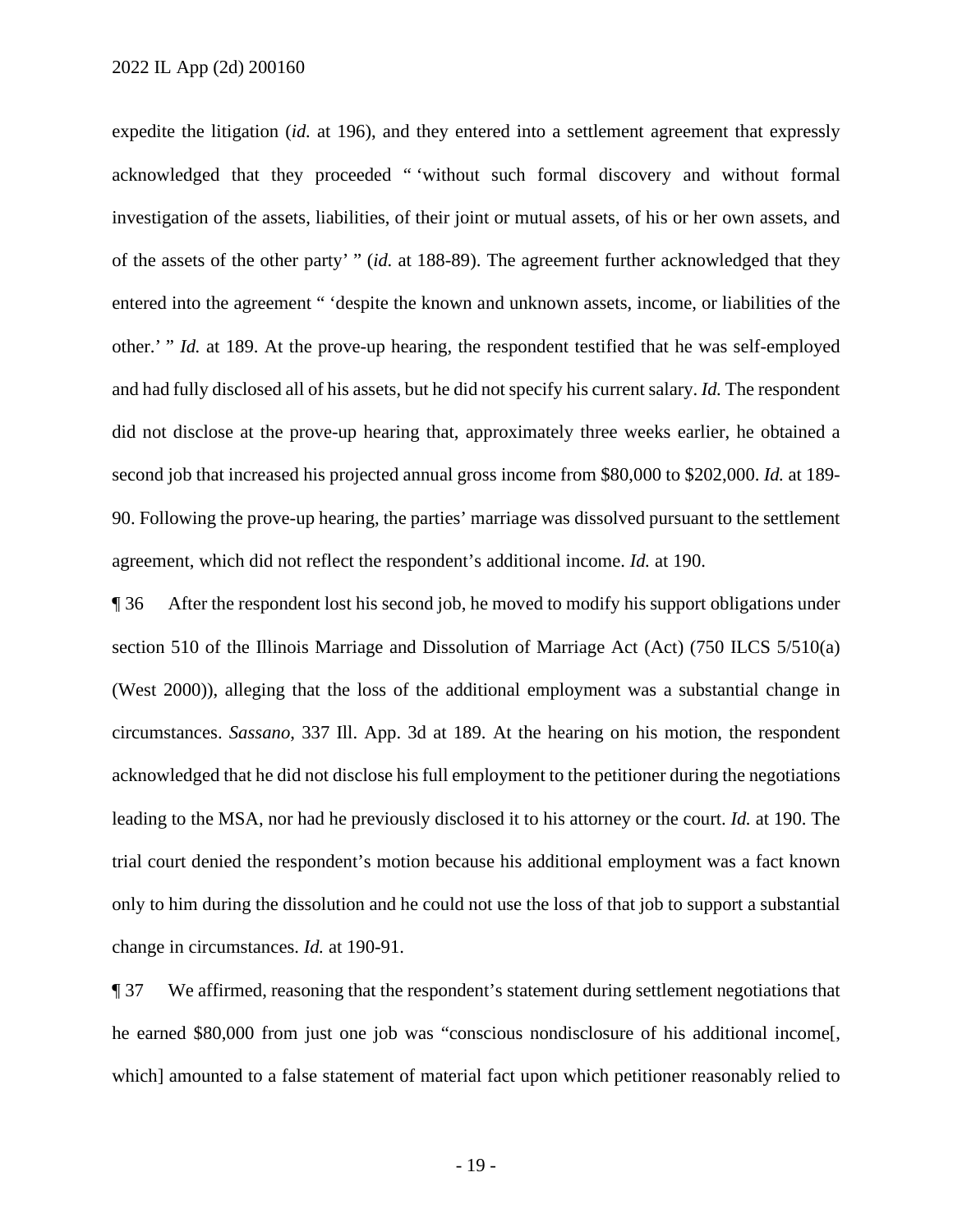.

her detriment." *Id.* at 195. It further stated that the respondent had a duty to disclose the change in his employment status prior to the entry of the dissolution judgment and the withheld information "would have certainly affected the settlement negotiations." *Id.* In so holding, the court was expressly persuaded by *In re Marriage of Gurin*, 212 Ill. App. 3d 806 (1991) (respondent's) nondisclosure of impending employment during negotiations fraudulently induced petitioner to enter into the MSA, which stated both parties had disclosed all their assets). In upholding the modification of the judgment, the *Sassano* court cogently explained:

"The record indicates that the trial court and the attorneys had no reason to inquire about [the] respondent's income at the dissolution proceeding because [the respondent] expressly testified that he had 'made a full disclosure of all the assets [he] acquired during the marriage.' However, if [the respondent] had undertaken even the most basic disclosure, [the petitioner] would have known of his [additional] employment \*\*\*, and this information would have affected her decision to acquiesce in the settlement. Furthermore, [the respondent's] affirmation at the prove-up hearing essentially negated the settlement agreement provision in which each party waived his or her right to formal discovery of the other party's assets. Nevertheless, the provision waiving discovery did not authorize [the respondent] to perpetrate a fraud on [the] petitioner and the trial court, as the trial court found." *Sassano*, 337 Ill. App. 3d at 196.

Although *Sassano* involved a motion to reduce support obligations, our rationale there applies equally to a petition to vacate a judgment under section 2-1401 of the Code that raises an issue of material fact as to whether an MSA was procured by fraud.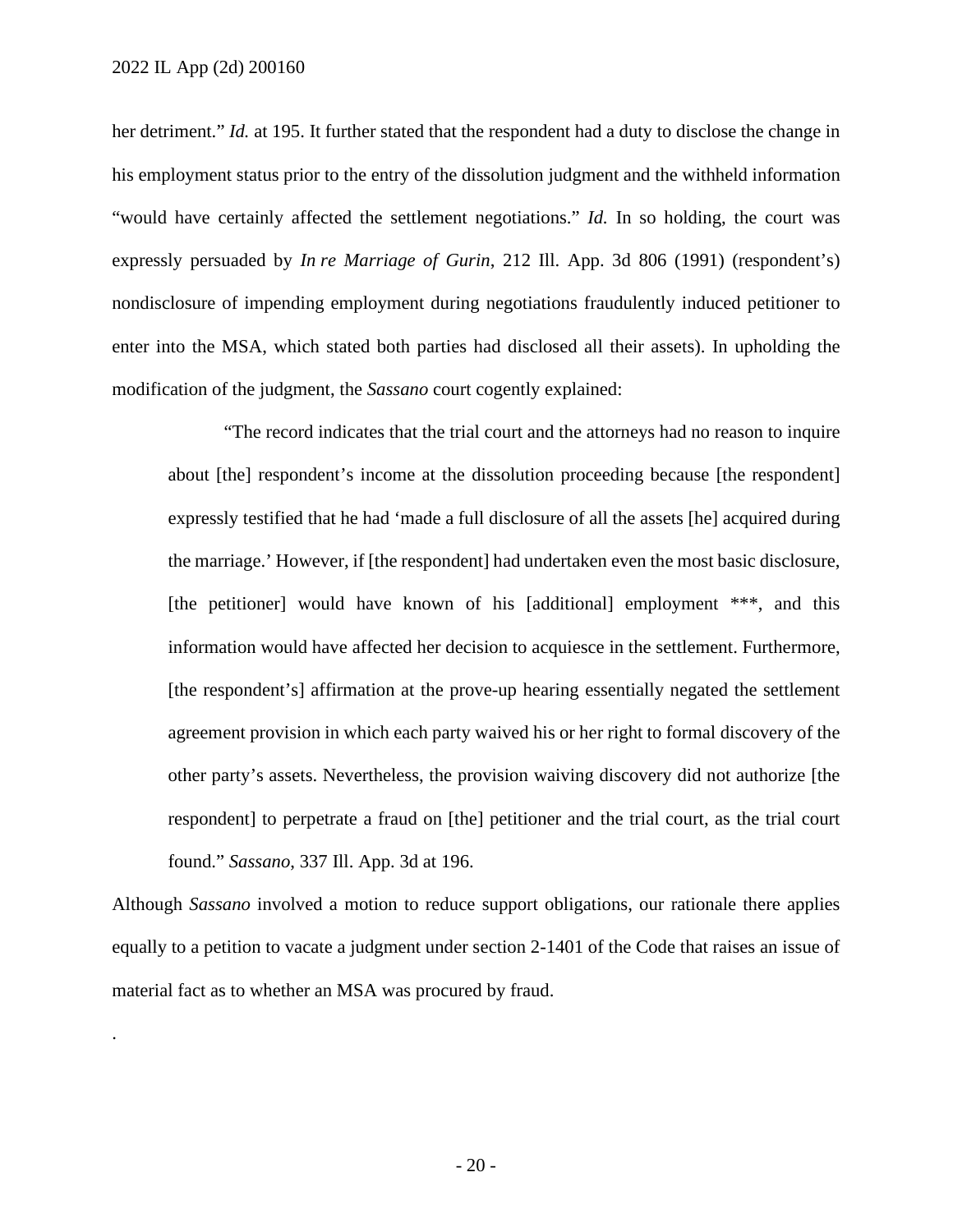¶ 38 Respondent asserts that, in *Onishi-Chong*, 2020 IL App (2d) 180824, this court was presented with the "same issue" as in the instant matter, such that we should reach the same result—affirmance of summary judgment against a section 2-1401 petitioner based on a lack of diligence in the original proceeding. In *Onishi-Chong*, the parties litigated their divorce for nearly two years, during which they engaged in full discovery (*id.* ¶ 5) and jointly retained a business valuation expert to value the respondent's business, of which he was a 50% owner (*id.* ¶¶ 6-7). The respondent represented that he earned \$240,000 to \$365,000 at the time the divorce pended. *Id.*  $\parallel$  5. After the expert submitted his report, the petitioner tendered to the circuit court her pretrial memorandum, in which she alleged that the respondent intentionally reduced his income during the divorce to lessen his support obligations and that he "fraudulently conceal[ed] the scheme." *Id.* ¶¶ 38, 46. According to her memorandum, the petitioner believed that the respondent's true income exceeded \$518,000 per year. *Id.* ¶ 6. Notwithstanding her suspicions, however, she voluntarily settled the case and entered into an MSA. *Id.* ¶ 8. The terms of the agreement were detailed at the prove-up hearing, where both parties testified that, based on the completed discovery, they were satisfied that there was a complete disclosure of income, assets, and liabilities and that they wished to cease discovery. *Id.* ¶ 9.

¶ 39 Two years after the judgment was entered, the petitioner filed a section 2-1401 petition alleging that the respondent had concealed his actual income and conspired with his business partner to shelter his income from the divorce proceedings. *Id.* ¶¶ 13-14. She alleged that the respondent and his business partner conspired to structure the respondent's compensation so that, during the divorce, his pay was significantly less than that of his business partner and, after the divorce, they " 'trued up' " the respondent's underreported compensation and the respondent began to receive more than his partner. *Id.* ¶ 15. The respondent moved for summary judgment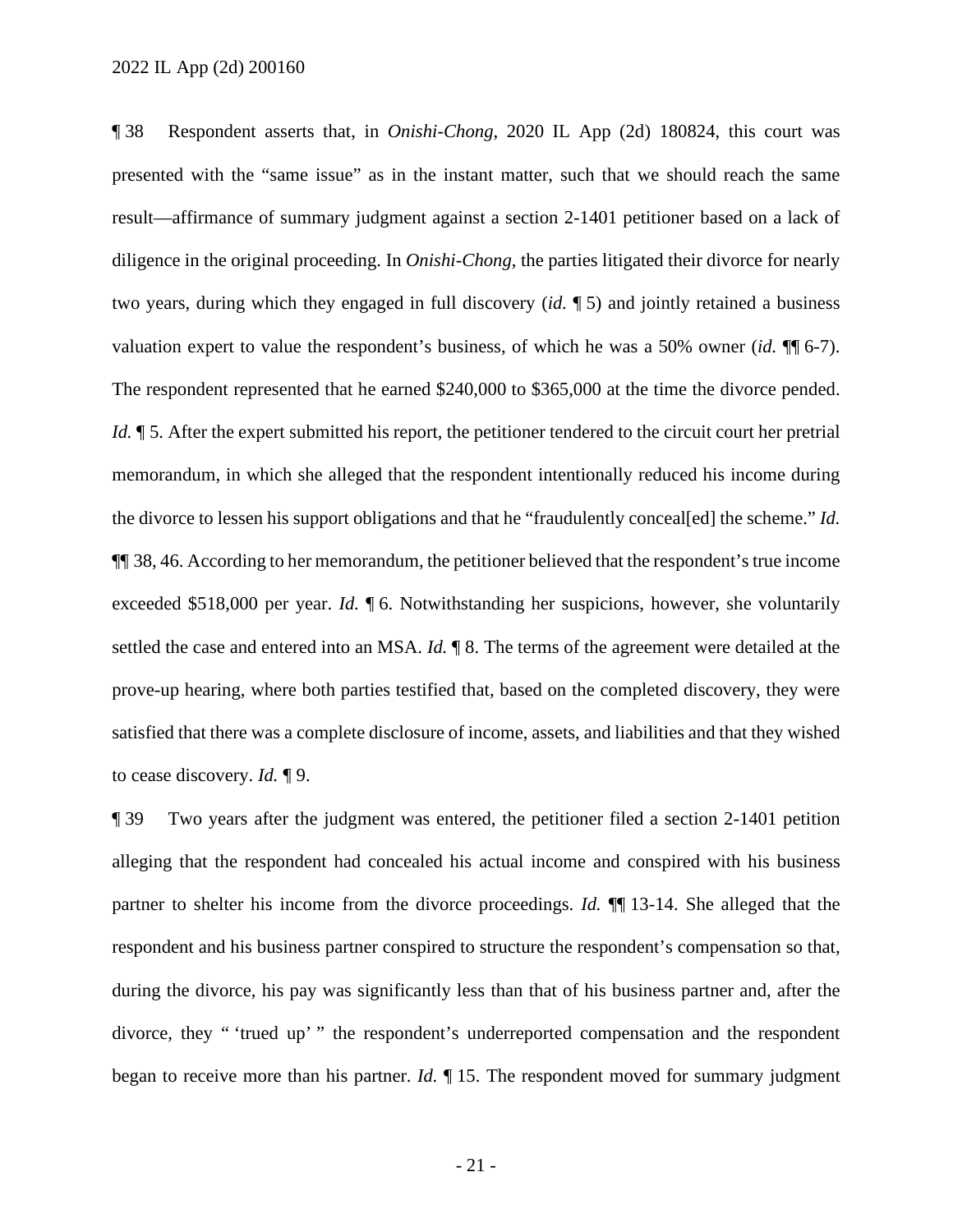arguing, among other points, that the petitioner harbored this suspicion before the divorce, during which she "raised the same claim regarding [the] respondent's \*\*\* alleged scheme." *Id.*  $\P$  21-22. The circuit court granted the respondent's motion for summary judgment *(id.* 123), reasoning, in part, that the petitioner did not exercise diligence in the original proceeding because she had knowledge of facts supporting the claims that she advanced in her section 2-1401 petition but did not pursue them before settling the case (*id.* ¶ 33).

¶ 40 We affirmed on appeal, reasoning that the record showed that the petitioner failed to exercise reasonable diligence in presenting her claims to the circuit court before entering into the MSA. *Id.* ¶¶ 48, 53. In so holding, we repeatedly stressed that the petitioner suspected that the respondent manipulated his income during the original proceedings. For example, we noted that the petitioner's memorandum "set[ ] forth in detail the allegations [she] is reclaiming in her section 2-1401 petition" and stated her belief that the respondent intentionally reduced his income to decrease his support obligations. *Id.* ¶ 34. We also observed that the memorandum showed that the petitioner "had knowledge that there was a disparity in income but chose to settle without pressing the issue with further discovery or raising the issue at trial." *Id.* We also stated that, "before [the petitioner] entered into the MSA, [she] had information supporting her claim of a scheme to reduce [the] respondent's income," as well as that she "had information that [the respondent's] income had decreased before the divorce," which prompted her to claim in her pretrial memorandum that he "was intentionally reporting less income to reduce his support obligation." *Id.* ¶ 38. Similarly, we observed that the petitioner "raised her concerns about [the] respondent's income prejudgment, but she voluntarily proved up and settled instead of pursuing her suspicions." *Id.* ¶ 43. Finally, we noted that, even after she received a final report from the parties' jointly retained business valuation expert, the petitioner "submitted her pretrial memorandum, which showed that she did not accept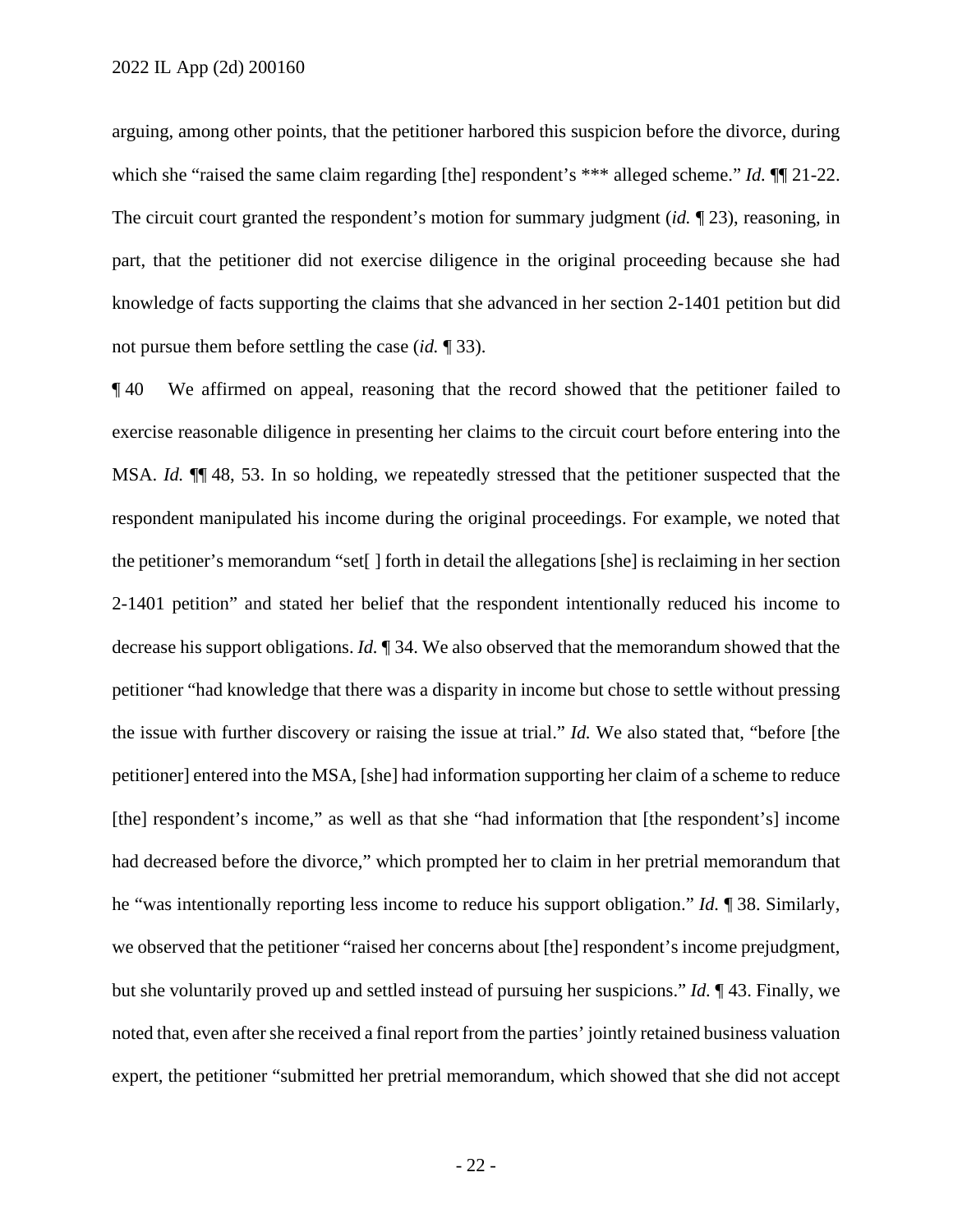[the] respondent's explanation for the income disparity" yet she ceased discovery when "[s]he clearly suspected \*\*\* that [the] respondent was making more money." *Id.* ¶ 46. We found " 'disingenuous' " the petitioner's argument that the respondent "was concealing more money than she knew" about. *Id.* We concluded that the record reflected that the petitioner failed to exercise reasonable diligence in presenting her claims to the circuit court prior to settling the case where she "was provided an adequate opportunity to determine the truth of her allegation, and she raised the issue in the divorce proceeding but opted to settle her case despite her concerns." *Id.* ¶¶ 47-48. ¶ 41 Although the instant case is like *Onishi-Chong* because both cases involve a section 2-1401 petition grounded in the alleged concealment of assets, there is a critical distinction between the two cases that respondent largely glosses over in her brief. In *Onishi-Chong*, the record reflected that the petitioner "clearly suspected" during pretrial proceedings that the respondent had engaged in a scheme to reduce his income during the divorce, yet she opted to settle the case anyway, despite those concerns. *Id.* ¶ 46. Here, conversely, the record bears no affirmative indication that petitioner suspected, prior to the judgment, that respondent had concealed any asset or that he otherwise failed to investigate any suspicions he may have harbored. In *Onishi-Chong*, the petitioner's prejudgment suspicions appeared within her own memoranda filed with the circuit court. Here, the parties steadfastly disagree about whether petitioner had knowledge of the condo during the dissolution proceedings, and petitioner certainly has not conceded this point either in the court below or on appeal. Respondent asserts in her brief that "the undisputed evidence established that [petitioner] \*\*\* knew of the existence of the condo," as well as that petitioner, respondent, "and friends discussed or visited the condo before their separation." Petitioner denies these allegations and asserts that he "had no reason to believe the \*\*\* condo existed" or that respondent had sufficient funds to purchase it, and that there was no indication of any asset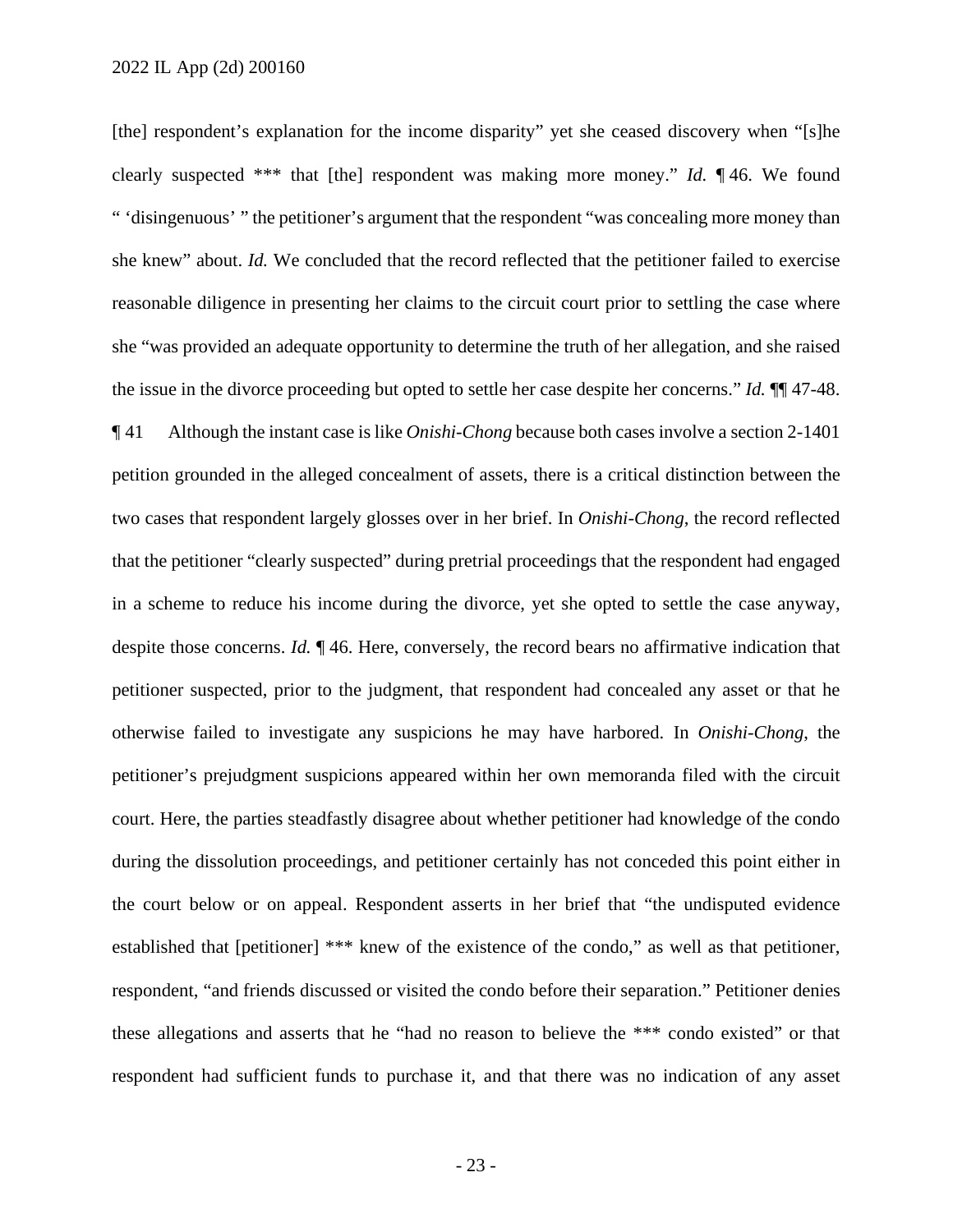manipulation. Petitioner stresses that in her comprehensive financial statement respondent disclosed \$40,000 in gross annual income from all sources, such that he had no reason to suspect that respondent had "squirreled away \$730,000 in cash" to purchase the condo through an undisclosed LLC.

¶ 42 As petitioner notes, the other cases respondent cites rejecting section 2-1401 petitions all involved instances where the petitioner either knew of the allegedly concealed asset or was on notice about potential irregularities but failed to investigate further. Although respondent cites these cases, they have the practical effect, here, of reinforcing the need for an evidentiary hearing regarding whether petitioner exercised due diligence in the original proceedings. See *Himmel*, 285 Ill. App. 3d at 148-49 (affirming trial court's determination, made after an evidentiary hearing, that there was no fraudulent concealment, because the petitioner "clearly knew of the pension, but took no timely affirmative action to discover its value or to assert his claim to it," and there was no evidence that the respondent intentionally misrepresented or concealed it); *Halas*, 173 Ill. App. 3d at 226 (no due diligence where the petitioner's own deposition reflected that she was aware of potential inaccuracies in the representations of the respondent's net worth when her attorney warned her that the respondent's handwritten list of assets was incomplete and inaccurate); *Lyman*, 2015 IL App (1st) 132832, ¶¶ 65, 83 (no due diligence where the petitioner agreed that the respondent would receive specified business interests without an obligation to disclose the value of those interests and the petitioner ceased her investigation to determine the value); *Broday*, 256 Ill. App. 3d at 703-04 (no fraud where the respondent lacked intent to deceive, the allegedly concealed asset was disclosed in the MSA, and the petitioner had ample opportunity to investigate the respondent's assets by conducting her own investigation or by hiring an attorney); *Travlos*, 218 Ill. App. 3d at 1037-38 (no fraudulent concealment where the respondent disclosed interest in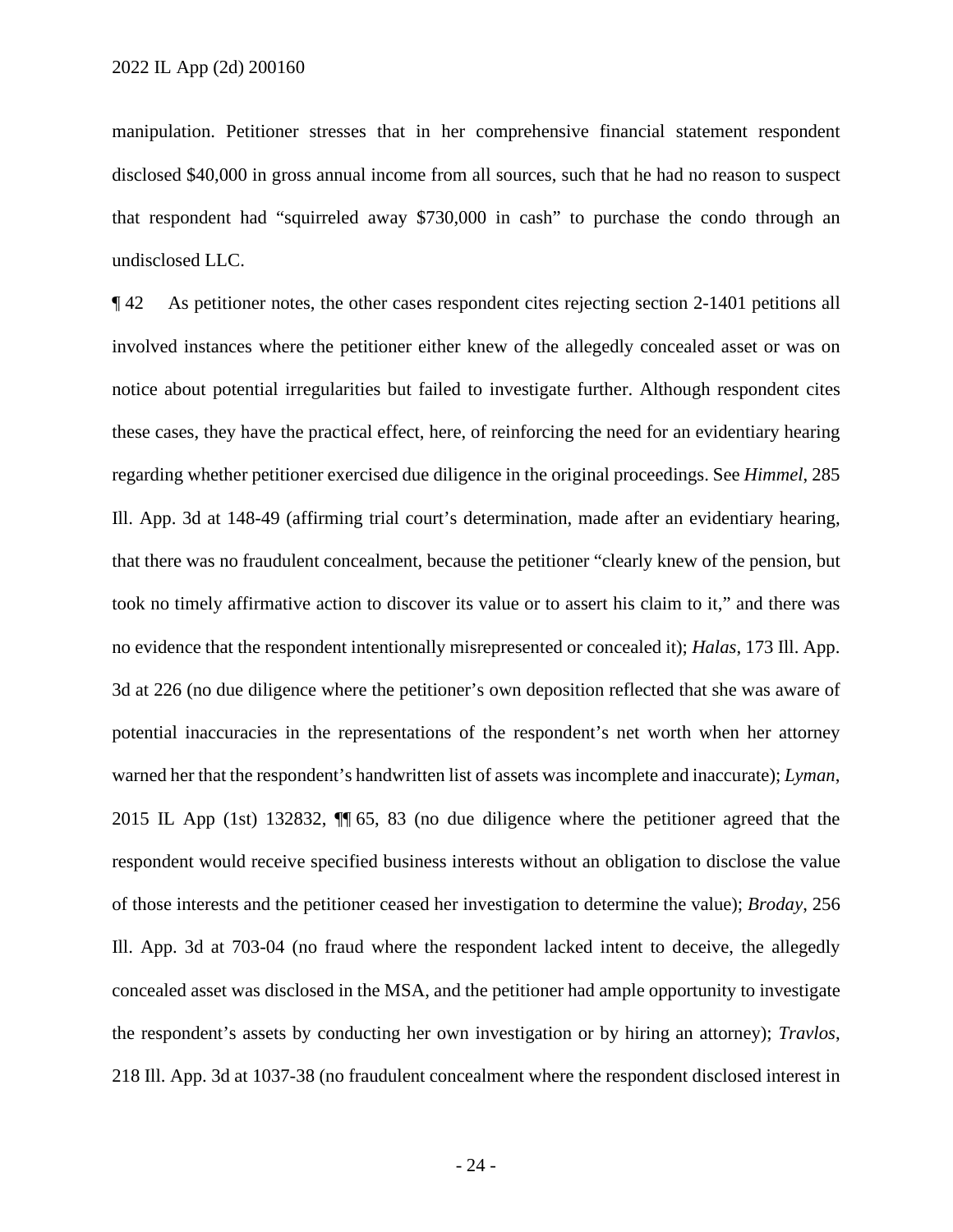real property but stated her belief that a foreign court divested her of that interest, she told the petitioner that her attorney had information regarding the property, and the petitioner had notice of the foreign litigation but did not investigate the results of the appeal); *Onishi-Chong*, 2020 IL App (2d) 180824, ¶¶ 47-48 (no diligence where the petitioner was aware of the respondent's income source and sudden reduction but settled the case despite her concerns).

¶ 43 Moreover, we observe that the necessity of an evidentiary hearing on the issue of petitioner's diligence is underscored by proceedings that occurred subsequent to the circuit court's grant of summary judgment. After petitioner filed his notice of appeal, respondent filed a motion for sanctions under Illinois Supreme Court Rule 137 (eff. Jan. 1, 2018), alleging that petitioner's section 2-1401 petition was not well grounded in fact because he "had knowledge of the property, but also actually visited the property on at least one occasion prior to the entry of the MSA." Respondent attached to the motion several affidavits from individuals averring that they had conversations with petitioner regarding the property the same year that respondent acquired it through the LLC. The affiants later amended their respective affidavits. Because of the pendency of the motion for sanctions, and pursuant to petitioner's motion in this court, we stayed the appeal pending resolution of respondent's motion in the circuit court. The circuit court ultimately denied respondent's motion for sanctions after a hearing, and the stay was lifted. Pertinently, in denying the motion, the circuit court commented:

"I've heard evidence that, and I can piece it together for you, but what I've now heard over the last three days the case [*sic*] that I didn't expect to hear once I granted the motion for summary judgment now on the motion for sanctions.

There is an argument here that there was a relationship between [respondent] and Mr. Nelson, that [the condo] was acquired during the time when they were in the

- 25 -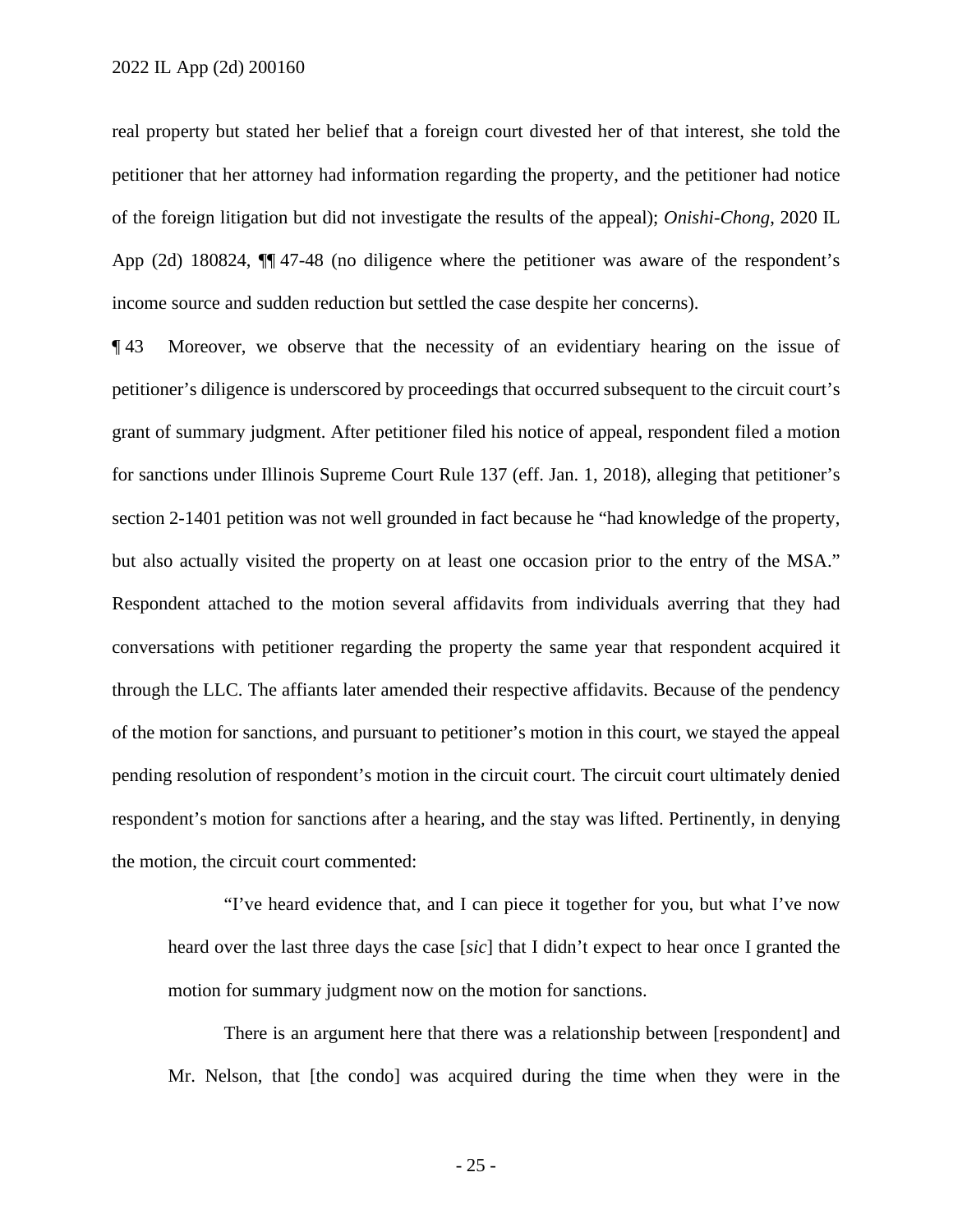relationship, that he helped somehow facilitate the purchase of this, and that she wanted this property because she wanted something for herself. Was there a basis to want to conceal this during the—during the proceedings? Sure. I'm not making that finding whether it was or not, but is there an argument to be made based on what occurred here? Absolutely."

Concerning the affidavits offered in support of respondent's motion for sanctions, the circuit court was "at a loss" to reconcile the discrepancies between the original and the amended affidavits, and it observed that there was "some impeachment there" and that aspects of the witnesses' explanations did not "make any sense." Finally, the court commented that there were "so many moving parts to this that it's impossible for me to say that there wasn't a good faith argument to be made by [petitioner] in filing his petition [under section 2-]1401."

¶ 44 Again, the circuit court has not determined which party's position, if either, is credible or supported by the evidence. These questions, of course, cannot be resolved on appeal based on the current record. As such, we remand for a full evidentiary hearing to allow the trial court to make the necessary findings as to petitioner's diligence in the original action, including whether petitioner knew or reasonably should have known of the condo, whether respondent intentionally misstated or concealed her ownership interest in the condo and, if so, whether petitioner's reliance on respondent's statements was reasonable under the particular facts and circumstances of this case. See *Buck*, 318 Ill. App. 3d at 494, 498.

#### ¶ 45 III. CONCLUSION

¶ 46 For the reasons stated, we reverse the order of the circuit court of Kane County and remand for further proceedings in accordance with this opinion.

¶ 47 Reversed and remanded.